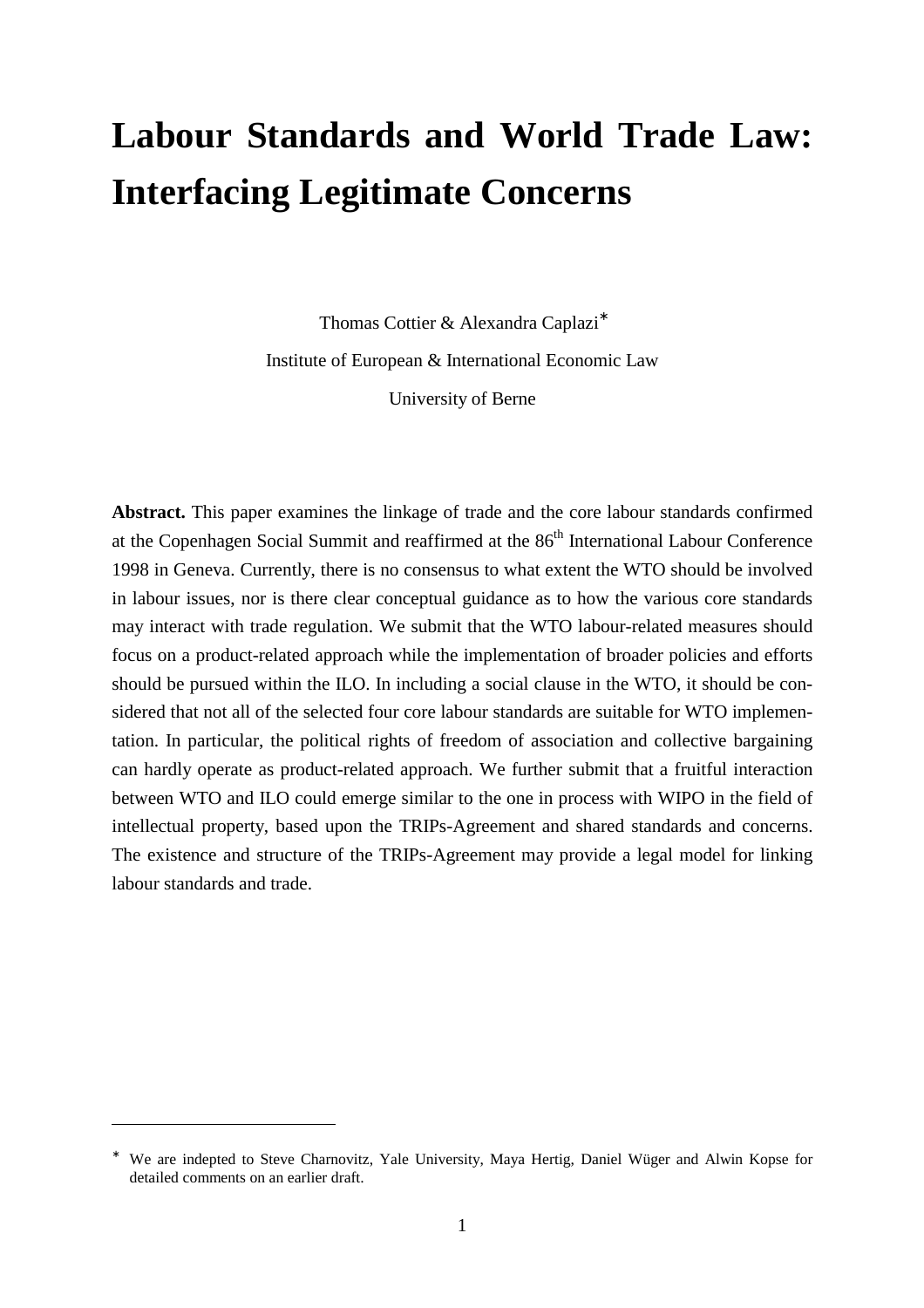# **Table of Contents**

| I.                                                                                             |  |
|------------------------------------------------------------------------------------------------|--|
| Π.                                                                                             |  |
| A.                                                                                             |  |
| The Evolution of Core Labour Standards in International Organisations: A Survey 5<br><b>B.</b> |  |
| $\mathbf{1}$ .<br>2.<br>3.                                                                     |  |
| C.                                                                                             |  |
| 1.<br>2.<br>3.                                                                                 |  |
| Ш.                                                                                             |  |
| $A_{\cdot}$                                                                                    |  |
| 1.<br>2.                                                                                       |  |
| <b>B.</b>                                                                                      |  |
| $\mathcal{C}$ .                                                                                |  |
| D.                                                                                             |  |
| Ε.                                                                                             |  |
|                                                                                                |  |
| A.                                                                                             |  |
| 1.<br>2.<br>3.                                                                                 |  |
| Β.                                                                                             |  |
| 1.<br>Tax breaks.<br>2.<br>3.                                                                  |  |
| V.                                                                                             |  |
|                                                                                                |  |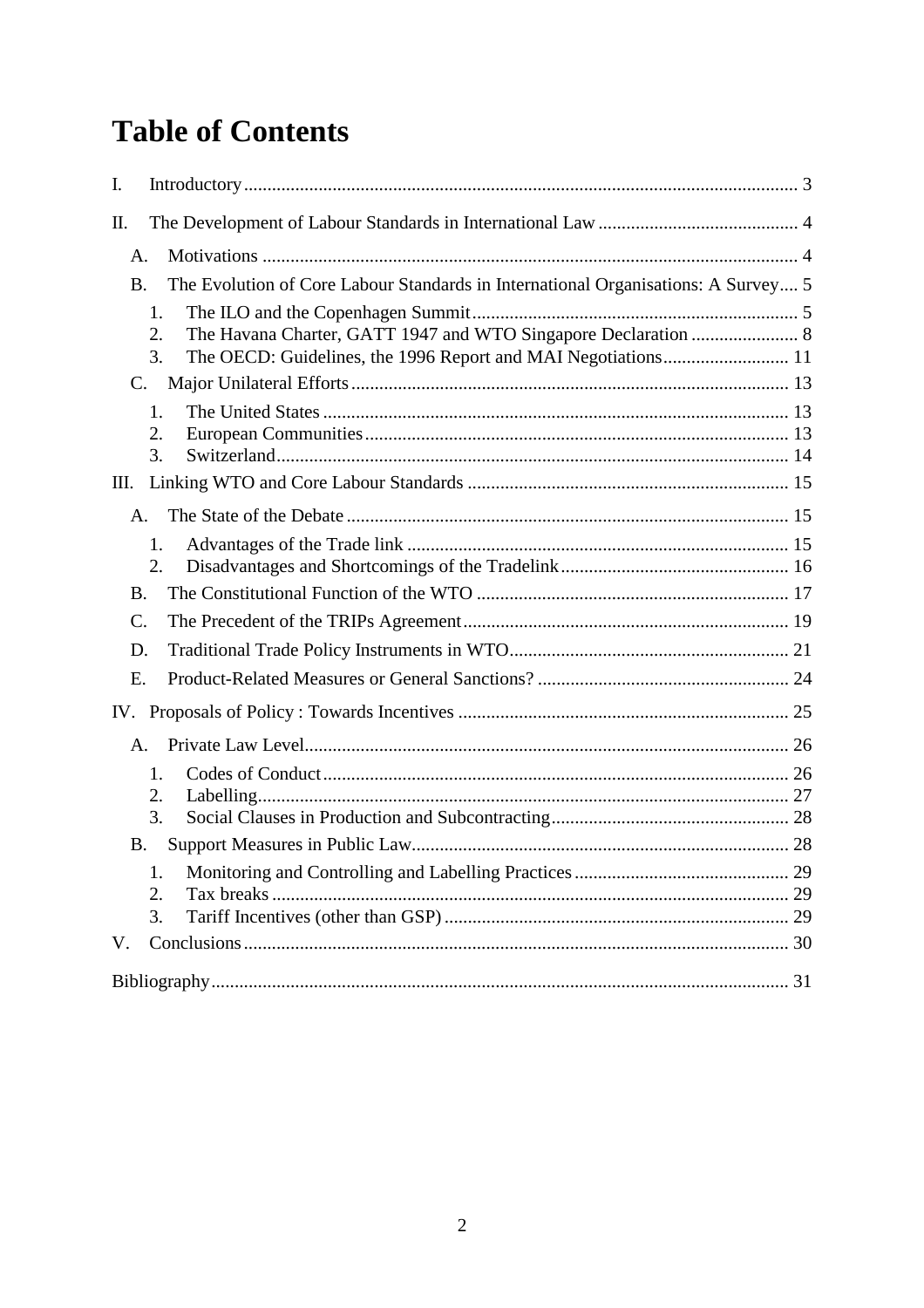# **I. Introductory**

The symbolism of the Centre William Rappard – the headquaters of the WTO and formerly of the premises of the League of Nations' *International Labour Office* – reminds the visitor of the building that the scourge of  $19<sup>th</sup>$  Century industrial exploitation of the work force gave raise to the foundation of the first multilateral organisation of economic importance. Long before international trade regulation and monetary issues were addressed after World War II by the Bretton Woods System and the General Agreement on Tariffs and Trade, pressing needs to deal with poor conditions of the workforce were recognised by the Treaty of Versailles. The experience of social unrest and distorted conditions of competition should lead to harmonised standards which bring about peace and prosperity in labour and trade relations.

The wall paintings in the lobby of the building may, reflecting the realism of the times, express the virtues and dignity of work – and the hopes of many for improvement of life and working conditions which were vested in the foundation of the International Labour Organisation (ILO). Today, these paintings accompany the work of the World Trade Organisation (WTO), formerly the GATT.

While the symbols of the building suggest a close linkage of trade regulation and labour standards, such links did not materialise in the history of the General Agreement on Tariffs and Trade. Except for trade restrictions which may be imposed for products manufactured in prison, the GATT does not establish such links; and efforts to bring them about have failed during the last decades. A broad review of the issue in the 1970s between ILO and the GATT did not lead to specific results. The linkage was not on the agenda of the Uruguay Round and renewed efforts by the United States and the European Communities to establish a working group on the subject essentially failed and has been considered to be primarily the business of the United Nations' International Labour Organisation. The stalemate has not removed claims and problems, and the matter is not settled. It is likely to come up again. Eventually, it will be thoroughly discussed in the WTO.

The purpose of this paper is to assist in preparing this debate. To this end, we do not seek to establish the legitimacy and existence of international labour standards. They are firmly established in the tradition of national law and international law. They find expression in human rights instruments, and a great number of international agreements. Recent developments have brought about broad international acceptance of core labour standards which should be implemented as a common denominator around the globe.

There is ample consensus that these standards are required. Yet, there is ample disagreement how they should be implemented and enforced in international law. Labour standards apparently touch upon domestic regulations on labour relations. They are mainly part of internal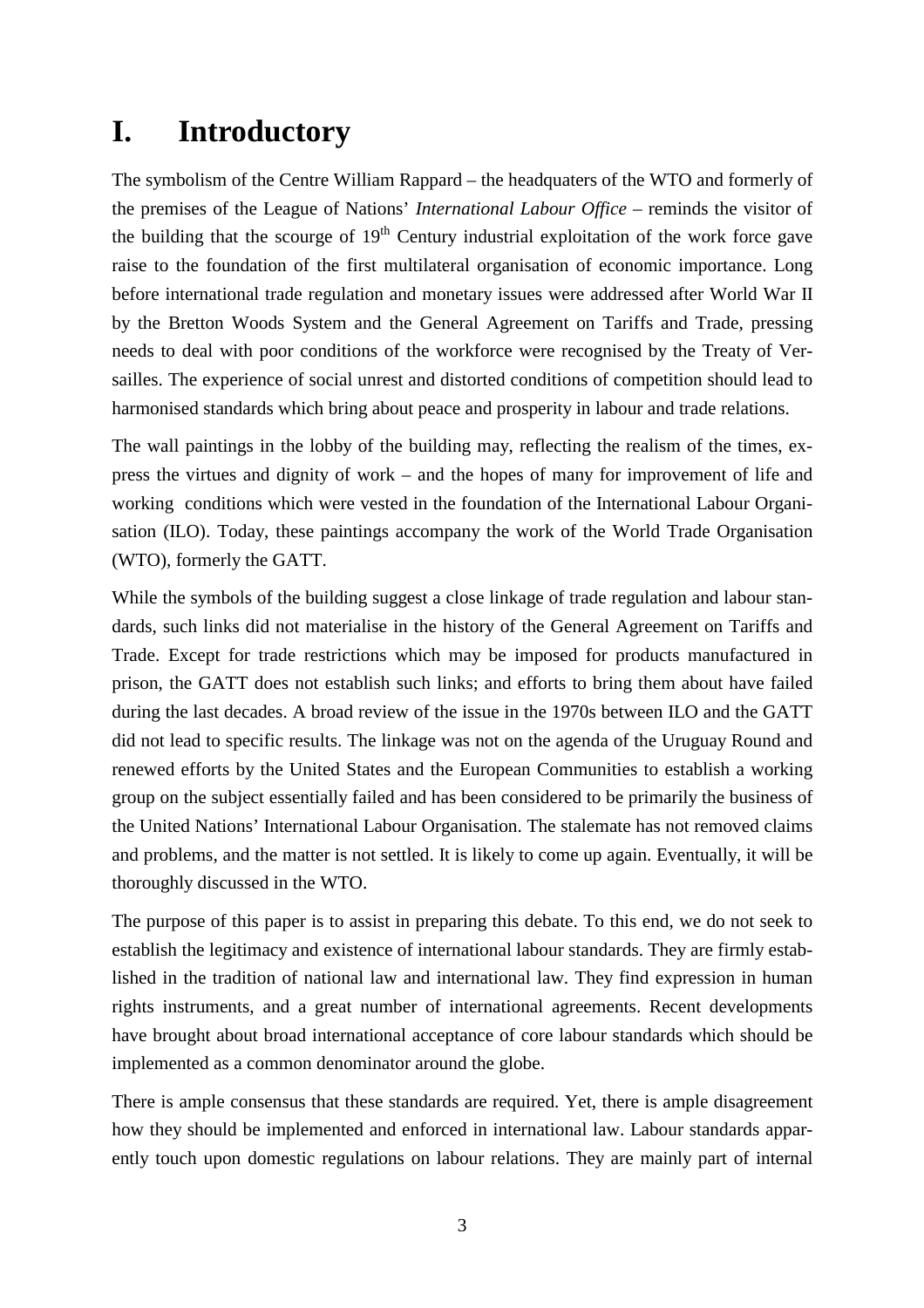affairs. And it can be readily seen that this aspect has disabled powerful implementation and supervision by international instruments, so far.

Setting the stage, the paper briefly explores the history of labour standards in international, regional and national law. We limit our analyses to core labour standards and discuss existing links with the trading system on these levels and the experiences made with the labour trade linkage. We address the main arguments in favour of, and against, linking labour standards with the WTO, and of making them a new trade-related issue. Further analysing the subject, we shall propose to distinguish different levels and regulatory fields and bring them into relationship with trade policy instruments and means of contract law to improve working conditions. The paper then seeks to discuss and develop incentives by which implementation of standards may be improved internationally.

# **II. The Development of Labour Standards in International Law**

## **A. Motivations**

Human endeavours are complex, and driven by different motivations. Labour standards are no exception. They are promoted for a number of reasons, philantrophic, ethical and economic.

Efforts to create international labour standards go back to the 1890s. From a philosophical and ethical point of view, they are today part of the human rights movement which entered the global stage after World War II. They are essential element of the *condition humaine*, primarily defining daily lifes. Working conditions are critical in shaping the realities of human dignity, and therefore deserve protection by standards under this basic umbrella of human rights. From an economic point of view, labour standards are part of regulating one of the principal production factors. Work conditions are critical for the competitive environment and level playing fields. The debate on labour standards has been fueled by these two kinds of motivation. They cannot be clearly distinguished, of course, and they overlap. But the distinction is important, because the scope of standards pursued their implementation and enforcement may differ in terms of goals, strategies and priorities. While human right groups strongly advocate, for example, the protection from child labour as a means to bring about human dignity, labour unions have been pressing for international standards mainly because globalisation and internationalisation tends to erode their impact and domestic bargaining powers.<sup>1</sup> The two motivations may have a different agenda, and one of the main preoccupa-

 $1$  VAN WETZEL STONE 1995, pp. 987f.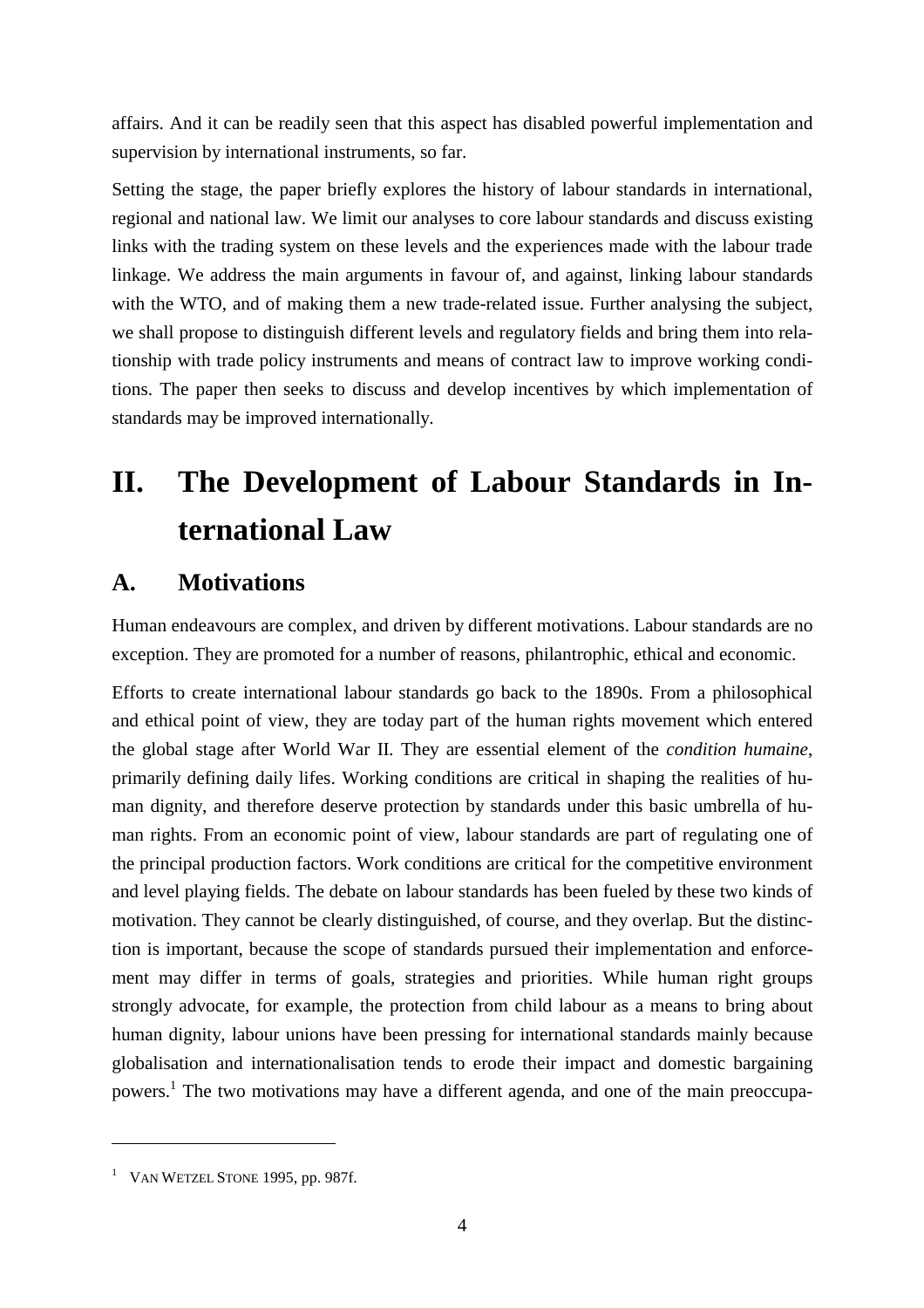tions for the trading system are unholy alliances of economic protectionism disguised by human right motivations. Linking trade and labour standards therefore needs to develop satisfying answers to this problem. This is a major challenge for the years ahead. Before setting out a brief history of the development of international labour standards, it is useful to recall the motivations leading to efforts to develop and adopt international instruments for protecting the work force.

## **B. The Evolution of Core Labour Standards in International Organisations: A Survey**

#### *1. The ILO and the Copenhagen Summit*

The foundation of the tripartite International Labour Organisation (ILO) at the end of World War I in 1919 finds its foundations in the Treaty of Versailles. Part XIII of the Treaty states that Members

"will endeavour to secure and maintain fair and humane conditions of labour for men, women, and children, both in their own countries and in all countries to which their commercial and industrial relations extend, and for that purpose will establish and maintain the necessary international Organisation."<sup>2</sup>

The Preamble of the 1919 ILO Constitution reflects motives such as the improvement of living conditions of human beings and illustrates the growing importance of basic workers' rights: "Whereas universal and lasting peace can be established only if it is based upon social justice" and "And whereas conditions of labour exist involving such injustice hardship and privation to large numbers of people as to produce unrest so great that the peace and harmony of the world are imperilled; and an improvement of those conditions is urgently required; ..." as well as "whereas also the failure of any nation to adopt humane conditions of labour is an obstacle in the way of other nations which desire to improve the conditions in their own countries." It is human dignity which is defined as the main principle of the  $ILO$ .<sup>3</sup>

In 1944, the Constitution was amended by adopting the Declaration of Philadelphia by the General Conference of the International Labour Organisation. It catalogued the promises that had been made in the 1941 Atlantic Charter signed by Winston Churchill and Franklin Delano Roosevelt. That was the time when the universality, legitimacy and even the survival of the ILO were open to serious question. $4$ 

<sup>&</sup>lt;sup>2</sup> Treaty of Versailles, Part XIII "Labour".

<sup>&</sup>lt;sup>3</sup> TSCHUDI 1986, pp. 364.

<sup>&</sup>lt;sup>4</sup> FRENCH 1994, pp. 19.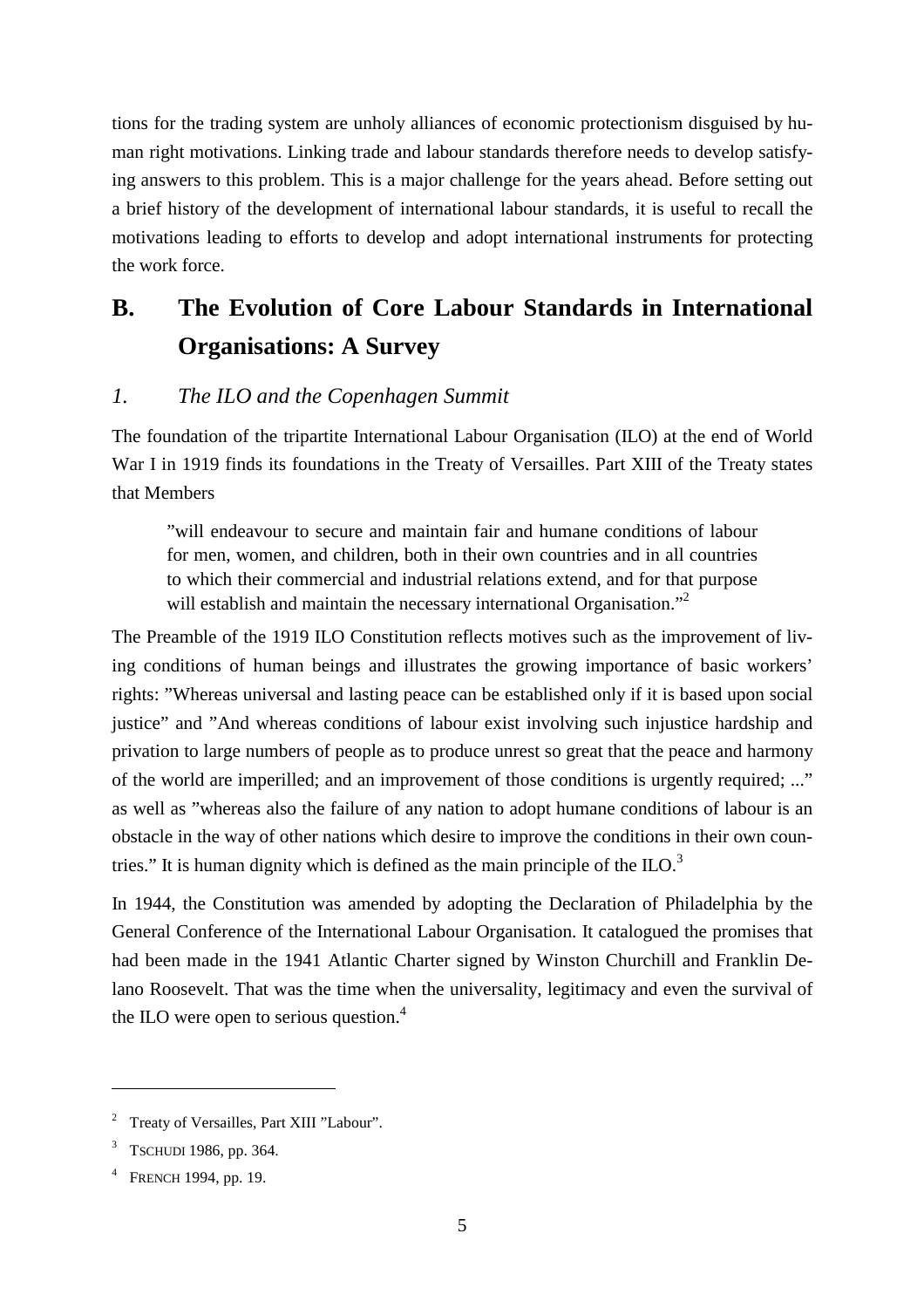Currently, the ILO has 174 Conventions which have come into force and 181 Recommendations. Many of those standards overlap or specify those of the UN Conventions.<sup>5</sup> The voluntary feature of the ILO may explain why most of the Conventions have been ratified only by a limited number of the Member States. Mainly the basic workers' rights Conventions (7 per cent) have ratified by more than half of the membership. There are indeed few, if any ILO Conventions that deserve to be regarded as universally agreed labour standards.<sup>6</sup> This raises the question how beneficial the activities are, especially the setting of standards and moreover the tripartite structure of the ILO.

The ILO is unique in being a tripartite organisation. It brings together the governments with the two important sectors as the trade unions and the employers' organisations to find consensus in basic labour market issues.<sup>7</sup> At the annual International Labour Conference, not only the governments of the Member States have two chairs, but also the employers and the workers unions of the concerned country have to send one representative in each case (2:1:1). The ILO is the only international organisation in which non-governmental organisations can participate in its proceedings on an equal footing with governments. There exist one ILO Convention $^8$  and one ILO Recommendation (no. 152) which prescribe tripartite consultations to serve the promotion of international labour standards.<sup>9</sup> The tripartite constitution of ILO renders the work of the organisation politically special.<sup>10</sup>

Although tripartism is an important kind of forum for discussion and standard-setting which can help to reduce social and labour market conflicts, it is not without its critics. National level tripartism is politically vulnerable. Its existence is fragile, if trade unions exist at all, and its functioning is uncertain. The relationship between governments, trade unions and employers is burdened by their respective economic and political interests as well as the ideological values. Representation of employers (not business in general) often pursue narrow interests and do not adopt perspectives of global responsibilities. Equally, trade unions are primarly concerned with their positions in domestic constituencies and sometimes fail to adopt a global perspective. This leaves the process locked up in partisan interests. Progress is particularly

<sup>&</sup>lt;sup>5</sup> International Convenant on Economic, Social and Cultural Rights (Pact I), International Convenant on Civil and Political Rights (Pact II),see SCHLÄPPI 1997, pp. 103.

<sup>&</sup>lt;sup>6</sup> MYRDAL 1994, pp. 342.

 $^7$  LANGILLE 1997, pp. 49.

<sup>&</sup>lt;sup>8</sup> ILO Convention of Tripartite Consultation 1976 (no. 144).

<sup>&</sup>lt;sup>9</sup> OSIEKE 1985, pp. 53.

 $10$  VOEGELI 1994.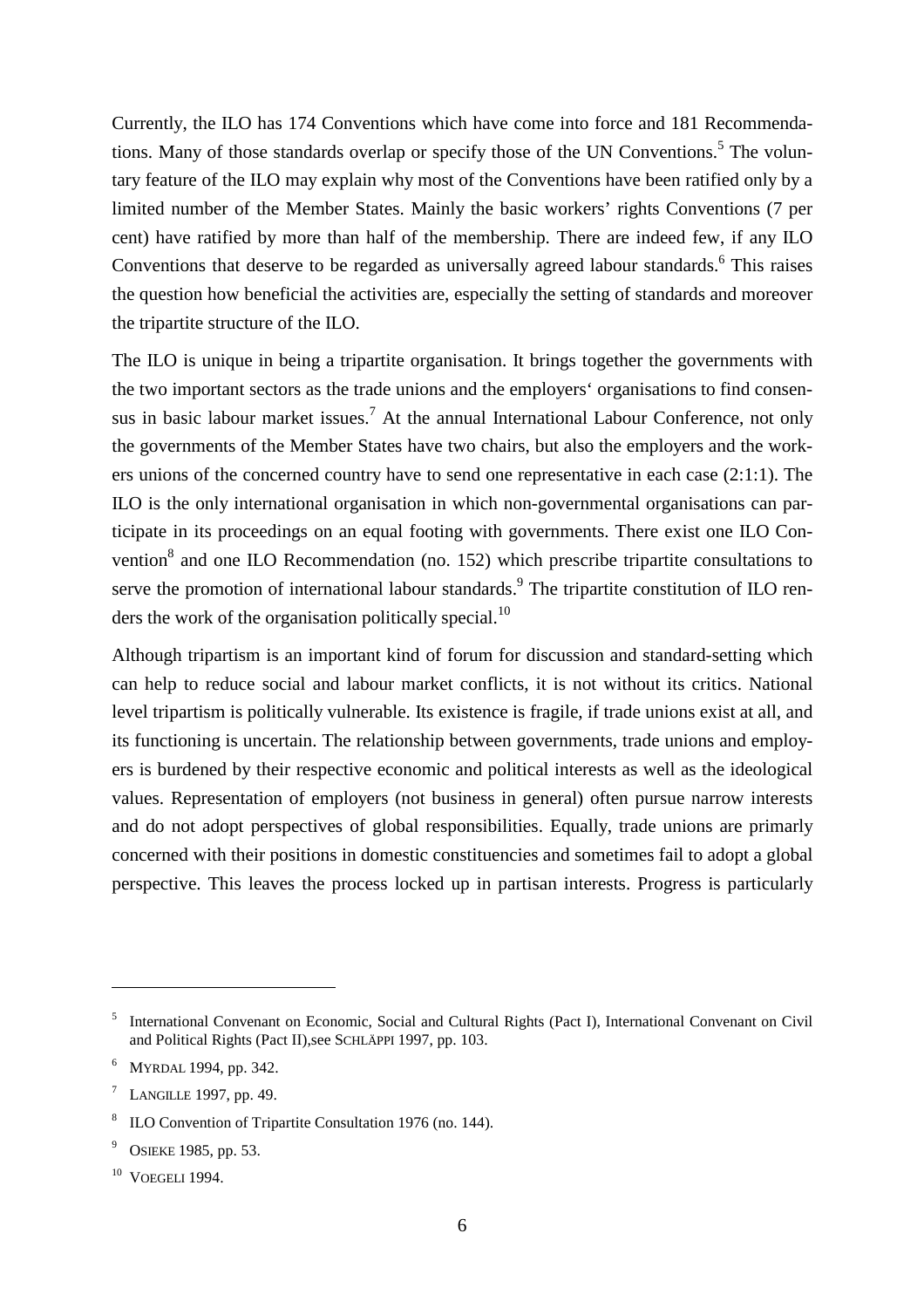difficult in recessional periods.<sup>11</sup> Foremost, the ILO lacks efficient enforcement mechanism to assure compliance with adopted standards.<sup>12</sup>

Developing countries, moreover, often face the problem that traditional agreements and new standards are more responsive to needs and constellations in developed, industrialised countries. They doubt whether the instruments produced in the ILO are adequate for their needs, despite the fact that Conventions provide for flexibility for developing countries.

Pressures to bring labour standards into the WTO - following the example of intellectual property - did not remain without an important impact on policies pursued in the ILO. Efforts were made to achieve a stronger focus on essential standards with a view to develop better ways and means to implement them in the Member States. To this effect, an International consensus was reached at the World Social Summit in Copenhagen 1995. The following rights emerged as "core" labour standards:

- Freedom of association and collective bargaining<sup>13</sup>
- Elimination of exploitative forms of child labour<sup>14</sup>
- Prohibition of forced labour, in form of slavery and compulsory labour<sup>15</sup>
- Non-discrimination in employment<sup>16</sup>

The Declaration of the World Social Summit in Copenhagen 1995 was seen by the developed countries "as a successful heading-off of further moves towards a social clause".17 Commitment 3 of the Declaration expresses the universality of these basic labour standards:

 $11$  HÉTHY 1994, pp. 282.

 $12$  For a detailed description of the ILO enforcement mechanism see OSIEKE 1985.

<sup>&</sup>lt;sup>13</sup> ILO Convention of Freedom of Association and Protection of the Right to Organise 1948 (no. 87) and ILO Convention of Right to Organise and Collective Bargaining 1949 (no. 98).

<sup>&</sup>lt;sup>14</sup> There is no ILO Convention which calls for the elimination of exploitative forms of child labour, but the Convention of Forced Labour 1930 (no. 29) is considered to cover exploitative forms of child labour when they constitute forced labour within its definition. The Minimum Age Convention 1973 (no. 138) determines the minimum age for admission to employment. In June 1996 at the International Labour Conference in Geneva they decided to draft a new Convention related to child labour, aimed especially at the most intolerable forms of exploitation of children at work. See also LANGILLE 1997. In addition, the ILO is working on the IPEC (International Programme on the Elimination of Child Labour). It is a technical cooperation programme which lies on a substantial role for NGO's in project delivery. It also renders technical assistance to various jurisdictions. Finally, article 32 of the UN Convention on the Rights of the Child prohibits the economic exploitation of children. See also OECD REPORT 1996.

<sup>&</sup>lt;sup>15</sup> ILO Convention of Forced Labour 1930 (no. 29) and ILO Convention of Abolition of Forced Labour 1957 (no. 105), see also GATT article XX(e), general exception.

<sup>&</sup>lt;sup>16</sup> ILO Convention of Discrimination 1958 (no. 111).

<sup>&</sup>lt;sup>17</sup> LEE 1997, pp. 5.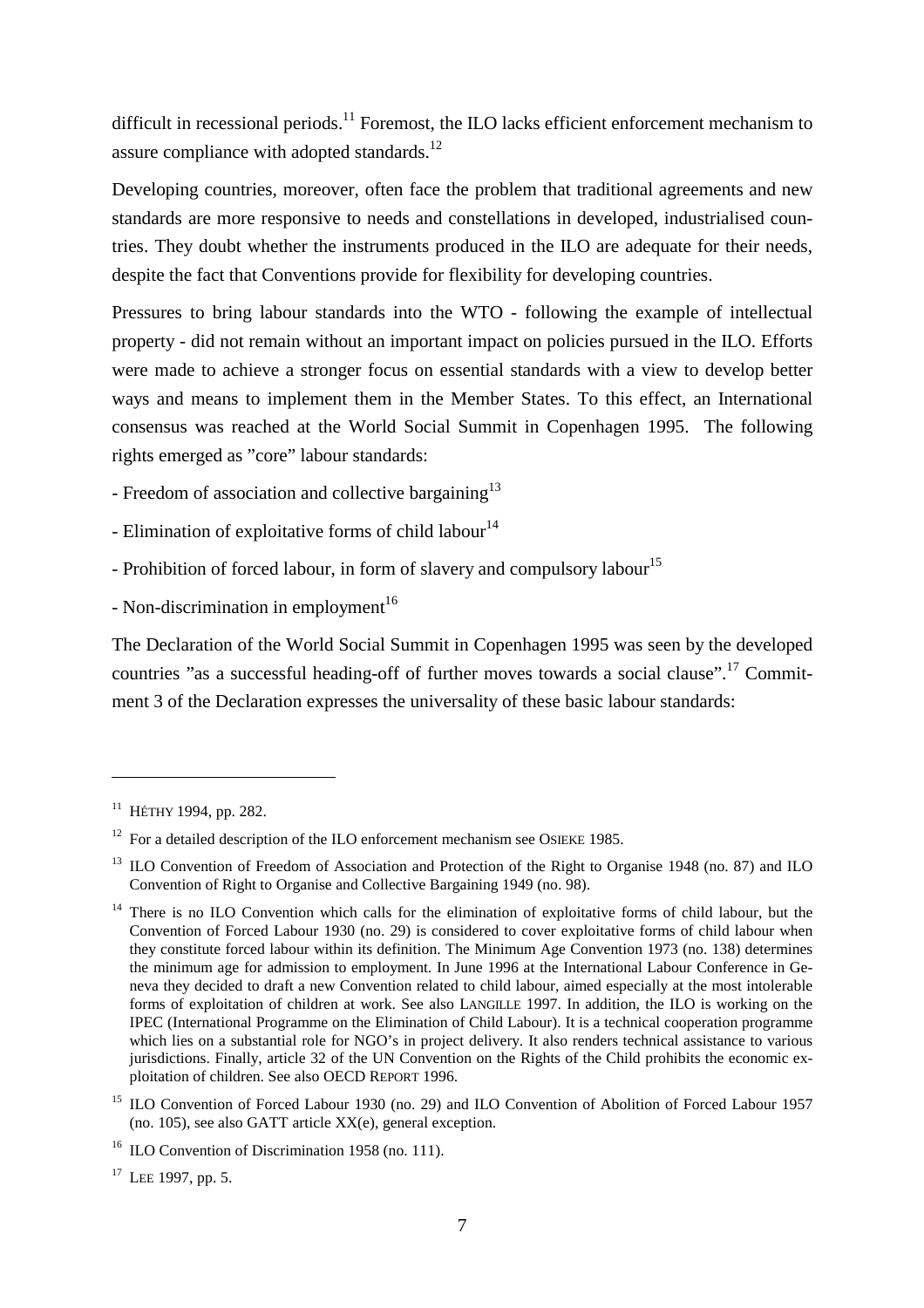"..., at the national level, we will:

i) Pursue the goal of ensuring quality jobs, and safeguard the basic rights and interests of workers and to this end, freely promote respect for relevant International Labour Organisation conventions, including those on the prohibition of forced and child labour, the freedom of association, the right to organise and bargain collectively, and the principle of non-discrimination."<sup>18</sup>

At the 86<sup>th</sup> Session of the International Labour Conference in June 1998, the Member States adopted a declaration on labour standards, confirming the four standards and seven Conventions mentioned above to establish a new agenda, linked to regular monitoring on implementation. It was explicitely stated that these standards must not be used for the purpose of trade regulation and diminishment of comparative labour advantages in developing countries.<sup>19</sup>

The core labour standards are recognised as human rights. On the one hand the identification of those fits in with broader international instruments such as the Charter of the United Nations and the Universal Declaration of Human Rights 1948 and the International Convenant on Economic, Social and Cultural Rights (Pact I) as well as the International Convenant on Civil and Political Rights (Pact II). On the other hand, these core labour standards do not entail the controversial discussion of other labour standards such as wages, working hours, vacations. With the latter, it is far more difficult to reach a satisfactory multinational consensus. Freedom of association and collective bargaining, moreover, have "the advantage of being rights to a process" and not only to a particular substantive result and outcome.<sup>20</sup> While human rights standards have been broadly accepted<sup>21</sup>, however, it ought to be mentioned that only 36 countries have ratified all of the relevant seven ILO Conventions.<sup>22</sup>

#### *2. The Havana Charter, GATT 1947 and WTO Singapore Declaration*

One of the most important commitment to labour standards was agreed at the United Nations Conference on Trade and Employment in Havana 1948. The Havana Charter provided a far sighted basis for the planned International Trade Organisation (ITO). The Charter itself never entered into force while parts of it resulted in the 1947 GATT. Article 7 of the ITO Charter included the following "Fair Labour Standards":

"1. The Members recognise that measures relating to employment must take fully into account the rights of workers under inter-governmental declarations.

<sup>&</sup>lt;sup>18</sup> A/conf166/9 Report of the World Summit for Social Development Copenhagen, 1996.

<sup>&</sup>lt;sup>19</sup> ILO-Erklärung über fundamentale Arbeitsrechte, Neue Zürcher Zeitung, no. 139, p. 25, 19.06.1998.

<sup>20</sup> LANGILLE 1997, pp. 32.

<sup>&</sup>lt;sup>21</sup> DE WET 1995, pp. 453.

<sup>22</sup> http://www.oecd.org/publications/letter/0509.html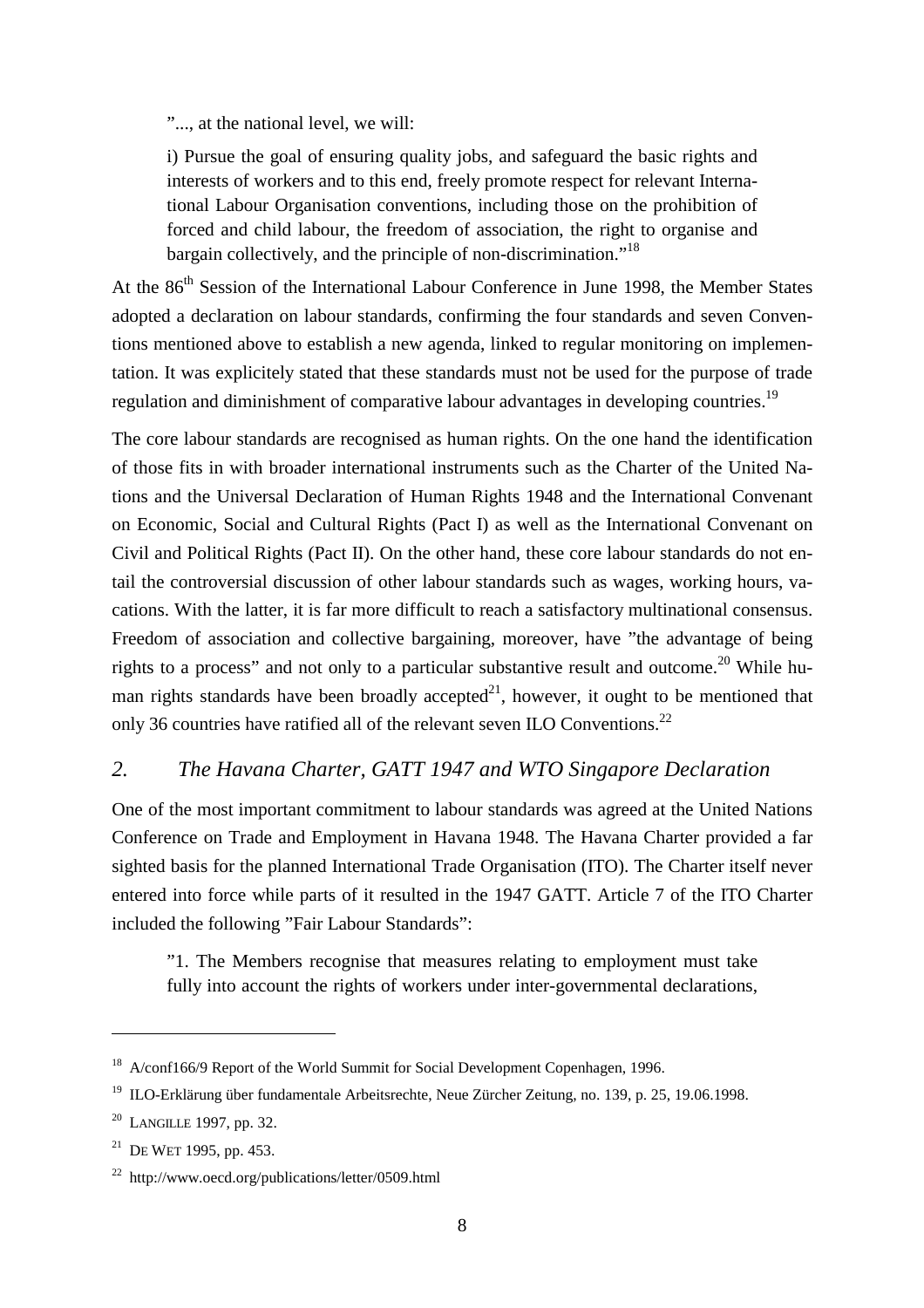conventions and agreements. They recognise that all countries have a common interest in the achievement and maintenance of fair labour standards related to productivity, and thus in the improvement of wages and working conditions as productivity may permit. The Members recognise that unfair labour conditions, particularly in production for export, create difficulties in international trade, and, accordingly, each Member shall take whatever action may be appropriate and feasible to eliminate such conditions within its territory.

2. Members which are also members of the International Labour Organisation shall co-operate with that organisation in giving effect to this undertaking.

3. In all matter relating to labour standards that may be referred to the Organisation in accordance with the provisions of Articles 94 or 95, it shall consult and co-operate with the International Labour Organisation."*<sup>23</sup>*

Upon failure of the ITO Charter, the trade link remained sporadic. A number of international trade agreements, such as the first International Sugar Agreement (1953), the International Tin Agreement (1954), the International Cocoa Agreement (1975) and the International Rubber Agreement (1979) included provisions pertaining to social standards.

The Multilateral Trading System, however, failed to develop a coherent linkage ever since the GATT 1947 entered into force on January 1, 1948 by means of the provisional protocol of application and successive protocols of accession. The only reference to labour standards can be found in Article XX(e). This general exception preserves the nations' right to take measures against "products of prison labour".

The United States, in several attempts, took the initiative to include the protection of labour standards in GATT. In 1953, the US State Department proposed for the first time to have an unfair labour clause implemented in the GATT, but no international consensus could be achieved on its definition.24

In 1994, the European Parliament proposed to broaden the article  $XX(e)$  GATT by including child labour as well as the infringement of the principle of freedom of association and collective bargaining.<sup>25</sup>

In April 1994, at the Conference of Marrakesh, the participants took the opportunity to propose new themes which should be discussed in the newly established WTO. One of the issues was the relationship between the multilateral trade agreements and the international recognised labour standards. The question had already been raised prior to the Conference of Punta

<sup>&</sup>lt;sup>23</sup> Final Act and Related Documents, United Nations Conference on Trade and Employment, Cuba, November 21, 1947 to March 24, 1948. UN Doc ICITO/1/4(1948).

<sup>&</sup>lt;sup>24</sup> CHARNOVITZ 1986, pp. 64.

<sup>&</sup>lt;sup>25</sup> WAER 1996, pp. 31.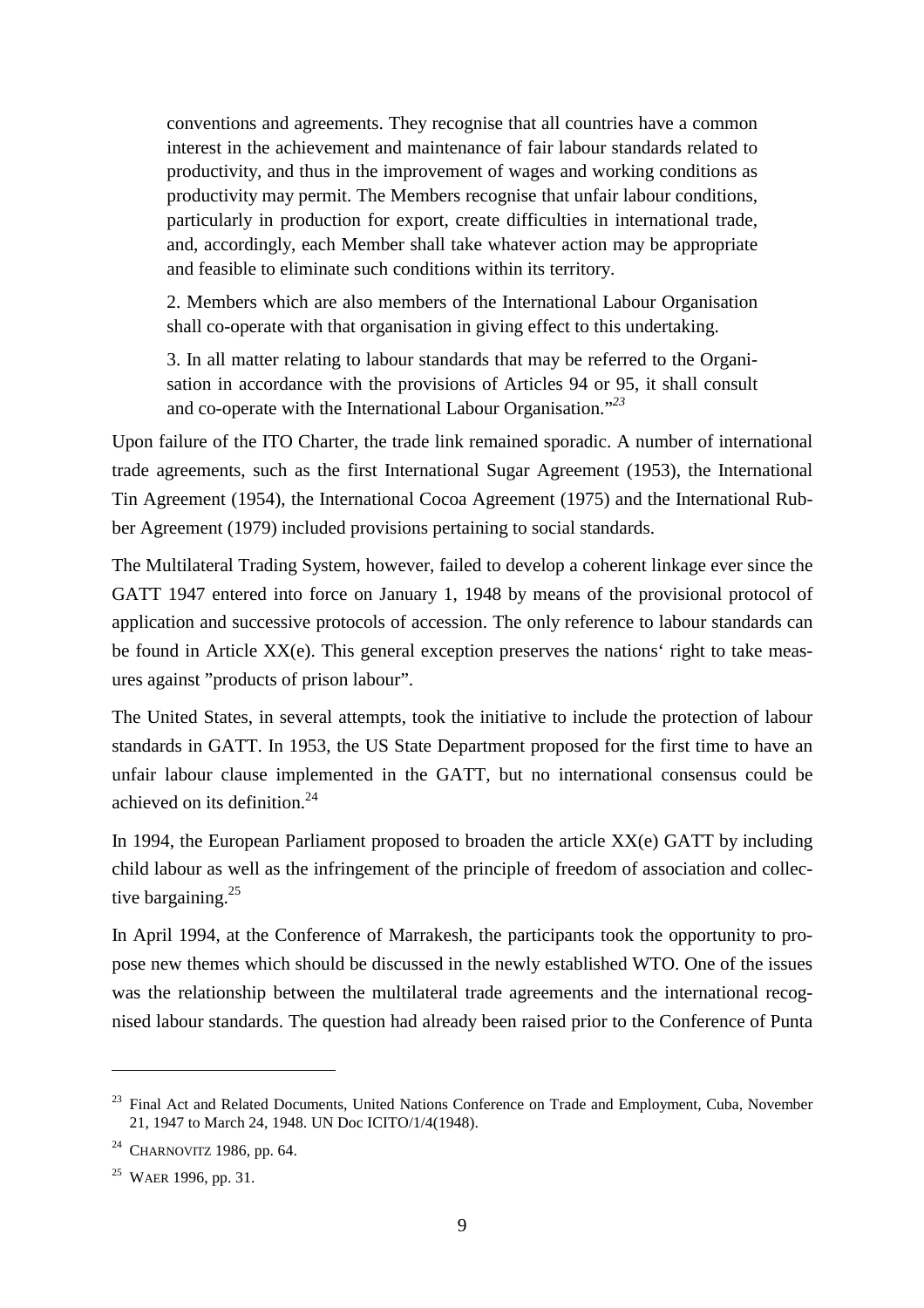del Este in the year of 1986. Additional proposals were introduced in the 1970s and 1980s and attempts were made to place labour standards on the agenda of the Uruguay Round. They all failed. After the Round, the United States and several European countries, in particular France, urged to give a more direct role to the WTO in commanding respect for core labour standards in its Member countries.<sup>26</sup> They sought to have them discussed at the Ministerial Conference in Singapore 1996.<sup>27</sup> They also requested the establishment of a World Trade Organisation working group to observe the links between international trade and labour standards.<sup>28</sup> But they had to face opposition on behalf of a substantial number of developing countries and the United Kingdom. The former understood it as further protectionist provision. However, the protagonists did claim success in having the core labour standards included in the final Declaration of the Conference:

"We renew our commitment to the observance of internationally recognised core labour standards. The International Labour Organisation (ILO) is the competent body to set and deal with these standards, and we affirm our support for its work in promoting them. We believe hat economic growth and development fostered by increased trade and further trade liberalisation contribute to the promotion of these standards. We reject the use of labour standards for protectionist purposes, and agree that the comparative advantage of countries, particularly low-wage developing countries, must in no way be put into question. In this regard, we note that the WTO and ILO Secretariats will continue their existing collaboration."<sup>29</sup>

To some extent, the declaration can be seen as a breakthrough for the relationship of labour standards and world trade. Being mentioned in the Declaration, it reached the highest political level in the trade community and the recognition of the relevance and importance of the relationship.30 The issue of labour standards has received support not only by virtue of ILO membership, but also by virtue of WTO membership. The Declaration supports the 1995 Copenhagen declaration. Yet, fierce opposition by developing countries to take up discussions and negotiations in the WTO indicates that no operational work and progress can be expected from the Ministerial Declaration. Neither did the 1998 Ministerial Conference in Geneva bring any progress on the subject. Several high level LDC speakers reiterated funda-

 $26$  EGLIN 1997, pp. 101.

 $27$  The Ministerial Conference is the highest WTO authority. The ministers meet every two years.

<sup>28</sup> WAER 1996, pp. 25.

 $29$  World Trade Organisation, Singapore Ministerial Declaration, 13 December 1996.

<sup>30</sup> EGLIN 1997, pp. 101.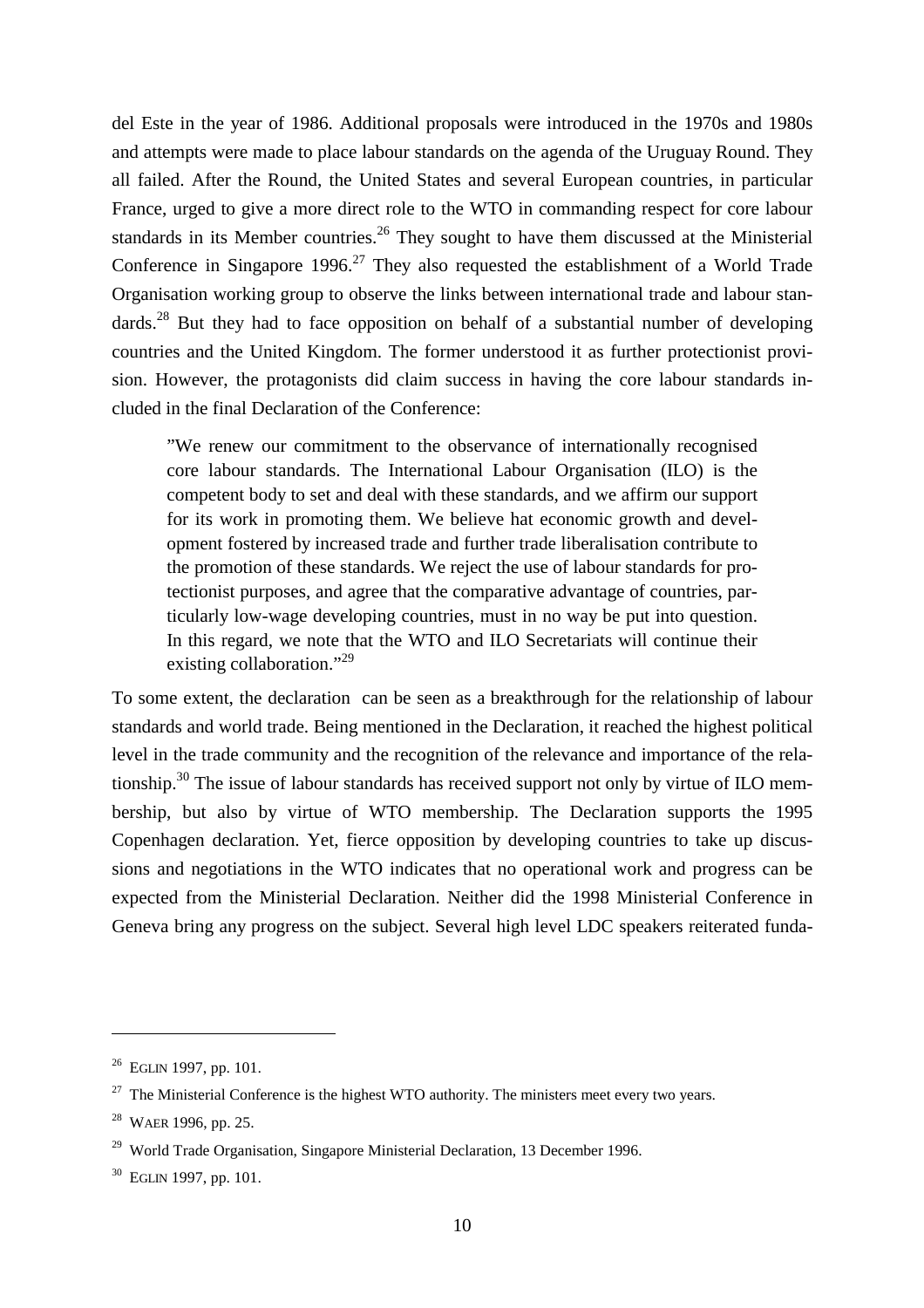mental opposition to trade labour linkage in the WTO, and the situation continues to be stalled.<sup>31</sup>

#### *3. The OECD: Guidelines, the 1996 Report and MAI Negotiations*

Discussions on the link between trade and labour standards have been a long-standing preoccupation also of the Organisation of Economic Cooperation and Development (OECD). Work focused in the 1970s on the elaboration of non-binding codes of conduct. The lack of data and evidence lead to a major study on the issue which was published in  $1996$ .<sup>32</sup> Current work focusing on the elaboration of a Multilateral Agreement on Investment brings the matter of labour standards and investment to renewed attention.

a) OCED Guidelines for Multinational Enterprise

The OECD Guidelines include, among others, provisions on the issue of labour standards and the obligations of international enterprises in this area. The principle that laws and regulations of the host country have to be respected can be found under chapter "Employment and Industrial Relations". The MNEs are encouraged to respect freedom of association and the right of collective bargaining.<sup>33</sup> These Guidelines lack, however, legal enforcement.

b) The 1996 Report

The aim of the OECD report on Trade, Employment and Labour Standards is to find out whether there is any relationship between core labour standards understood as basic human rights and trade as well as foreign direct investment flows and policies. The report is divided into three parts. The first part identifies the core labour standards which are important from the human rights point of view and discusses them under consideration of the existing ILO Conventions. The second part provides an economic analysis of core labour standards with their impact on economic development, trade and foreign investment patterns and employment. And finally, the third part examines the existing and proposed mechanisms to promote core labour standards and their effectiveness.<sup>34</sup>

c) The MAI Negotiations

Currently, OECD Members are negotiating the Multinational Agreement on Investment (MAI). The purpose of including rules of investment in a multilateral agreement is to give

 $31$  see Statement by CARDOSO, F.H., President of Brazil, at the WTO's 2nd Ministerial Conference and  $50<sup>th</sup>$ Anniversary Commemoration, 18-20 May 1998, Geneva. http://www.wto.org/wto/anniv/cardoso.htm

<sup>&</sup>lt;sup>32</sup> Trade, Employment and Labour Standards. A Study of Core Workers' Rights and International Trade, OECD REPORT, 1996.

<sup>&</sup>lt;sup>33</sup> The OECD Guidelines for Multinational Enterprises is one of the four elements in the Declaration on International Investment and Multinational Enterprises, 1976.

<sup>34</sup> OECD REPORT 1996, pp. 22.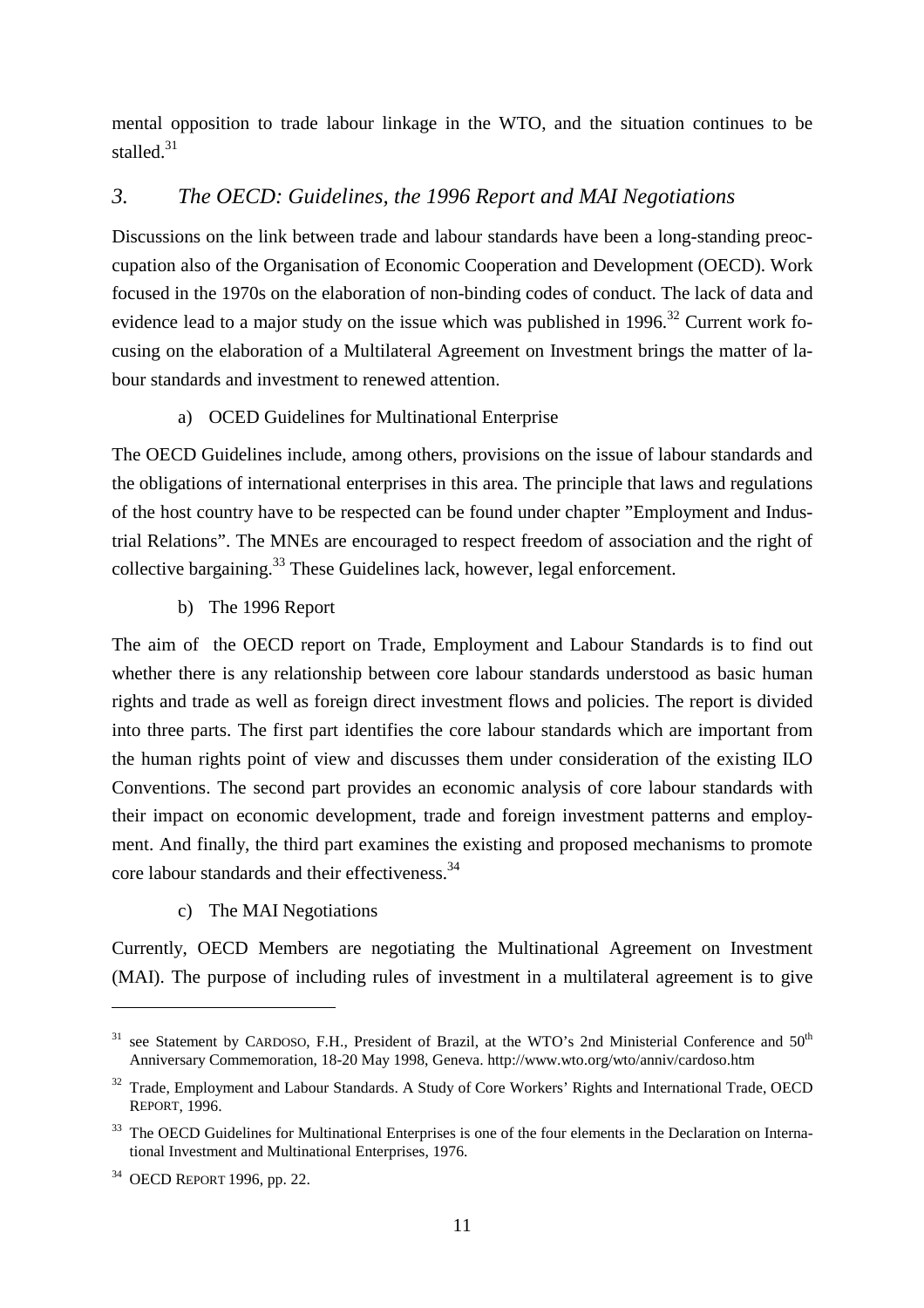them the same importance as to the agreements on trade in goods (GATT) and on the trade in services (GATS) and to enhance multilateral disciplines on investment.<sup>35</sup> It is planned to provide a comprehensive and stable framework for international investment and it is thought to give a fresh impetus to growth, employment and higher living standards. MAI aims at effective investment dispute-settlement procedures between states and between investors and states, and rules will be legally enforceable. The definition of "investment" will include, in particular, direct investment, portofolio investment, real state investment and rights under contract.<sup>36</sup> Related to labour standards, MAI will leave the implementation of the policies concerning labour standards to the governments. In the draft of MAI (its negotiating text of 14 February 1998) the Preamble points out the recognition of the importance of core labour standards:

"Renewing their commitment to the Copenhagen Declaration of the World Summit on Social Development and to observance of internationally recognised core labour standards, i.e. freedom of association, the right to organise and bargain collectively, prohibition of forced labour, the elimination of exploitative forms of child labour, and non-discrimination in employment, and noting that the International Labour Organisation is the competent body to set and deal with core labour standards world-wide."

This text is not likely to be final. There is no consensus among delegations on the wording reached. Some of them do not accept any reference to labour standards at all, others want to insert a more demanding and precise mention on the core labour standards. Under chapter X "relationship to other international agreements" the OECD Guidelines for Multinational Enterprises will be included. But the linkage of the Guidelines will not change their non-binding character. 37

The effort to bring about a multilateral Investment Agreement among OECD countries is likely to end up in WTO negotiations. The fundamental obligation of MFN Treatment in particular in the GATS Agreement renders a multilateral Agreement limited to OECD countries difficult to achieve and implement. Short of regional integration (which OECD clearly is not), mutual privileges in protecting investment would need to be granted to all WTO members

<sup>&</sup>lt;sup>35</sup> Investment matters are treated in the WTO in the General Agreement on Trade and Services (GATS), in the Agreement on Trade-Related Aspects of Intellectual Property Rights (TRIPS), in the Agreement on Trade-Related Investment Measures (TRIMs Agreement) and others. These Agreements are binding and provide a dispute settlement procedure. Notably, these treaties do not refer to the issue of labour standards. Now, with the increasing importance of investment in trade a multilateral framework of rules on investment in the WTO should be negotiated. See OTTEN 1997, p. 1.

<sup>&</sup>lt;sup>36</sup> http://www. oecd.org./publications/Pol\_brief/9702\_Pol.htm#1. MAI, The Multilateral Agreement on Investment, OECD Policy Brief, no. 2, 1997.

<sup>&</sup>lt;sup>37</sup> The Multilateral Agreement on Investment, The MAI Negotiating Text (as of 14 February 1998), Directorate for Financial, Fiscal and Enterprise Affairs.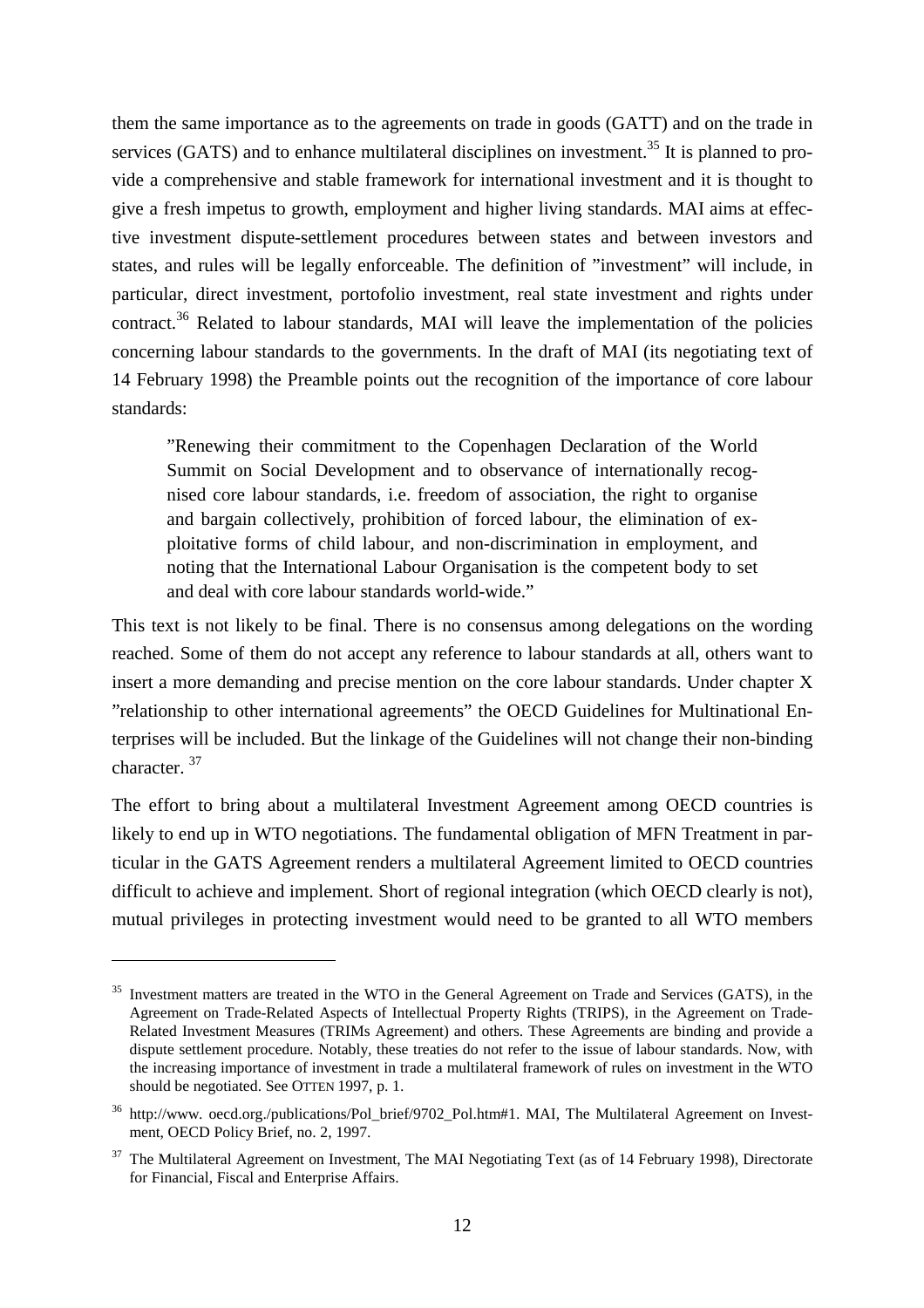immediately and unconditionally. LDCs would benefit from protection while not being under an obligation to enhance such protection in their own jurisdiction. It is difficult to see how developing countries would be ready to accept such an unbalanced result.

## **C. Major Unilateral Efforts**

## *1. The United States*

At the same time as the importation of slaves was prohibited, the United States started to ban imports of all foreign goods manufactured by convict labour. In 1930, this legislation called Hawley-Smoot Tariff Act was broadened to forbid imports made by forced labour or indentured labour under penal sanctions.

The American Federation of Labour (AFL), established in 1881 as the Federation of Organised Trades and Labour Unions, asked of full protection for the American industry against imports originated from low-wage countries. This principle was incorporated into the Tariff Act of 1922 and 1930 as the "cost equalisation" which enables the President to equalise the differences in costs of production for goods produced in the United States and those produced by the principal competing country. In addition, the President was enabled to impose domestically codes of "fair competition" on industries by the National Industrial Recovery Act of 1933, which, however, did not apply to imports.<sup>38</sup>

In 1983, the United States approved the Carribean Basin Initiative (CBI) which provides duty-free treatment to certain products from the Carribean region. The eligibility of beneficiary countries is based upon 18 criteria, mandatory as well as discretionary ones. The United States is enabled to offer governments some concrete economic benefits if these countries are willing to change attitude towards labour concerns. One year later, the United States incorporated labour standards into the Generalised System of Preferences (GSP). Like the CBI, these standards are now mandatory, too. An eligible country retrains preferences as long as it takes steps to provide internationally recognised workers' rights. The ILO Conventions are meant with it, although it is not particularly pointed to the freedom of association and collective bargaining, the prohibition against forced labour and the minimum age for child labour.<sup>39</sup>

## *2. European Communities*

In the EC, the discussion on labour standards in an international context began in 1978. The Commission of the European Communities made a proposal to the EC Council of Ministers to provide basic labour standards in the Lomé II Convention which concedes trade prefer-

<sup>38</sup> CHARNOVITZ 1987, pp. 569.

 $39$  CHARNOVITZ 1986, pp. 61.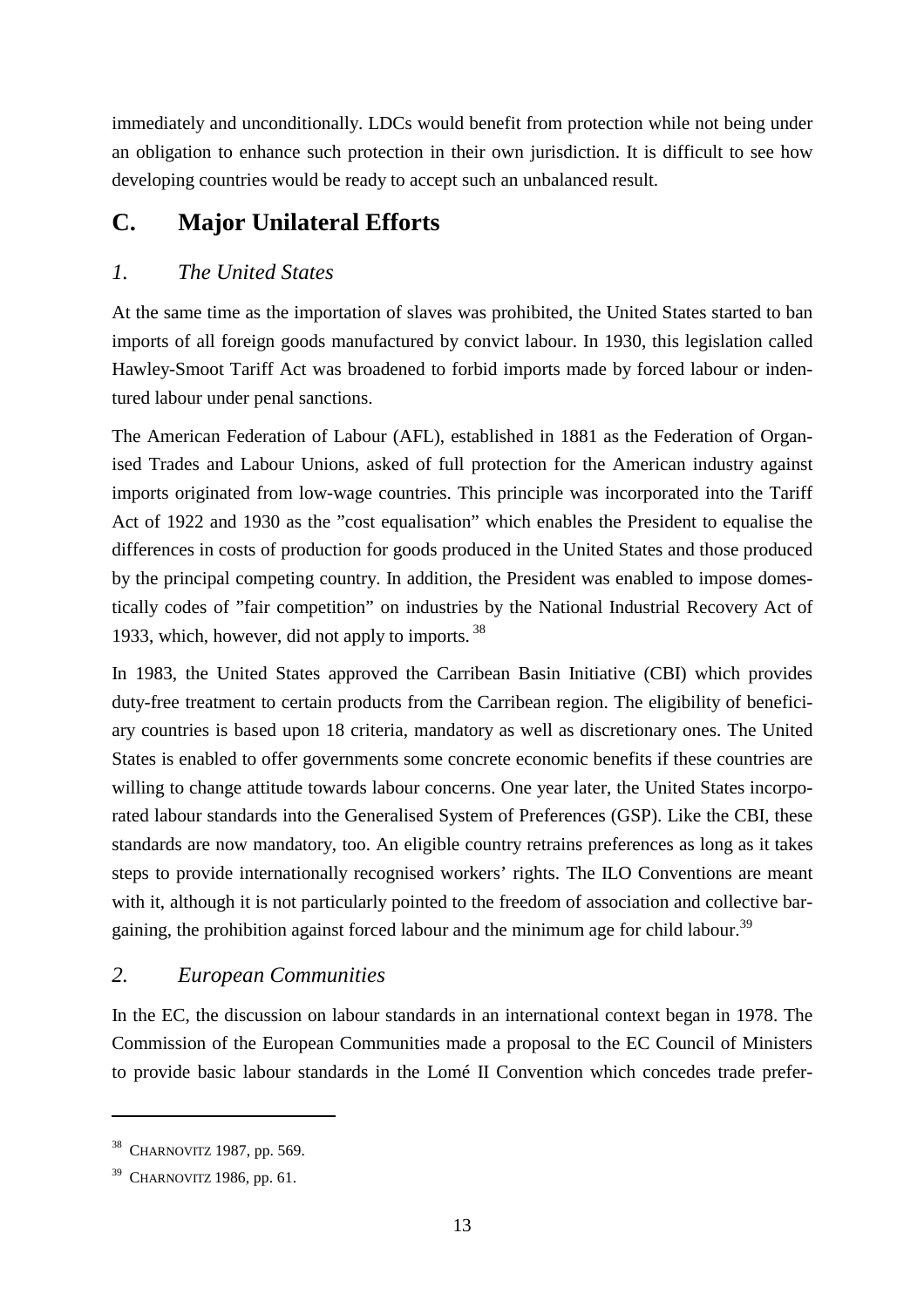ences to African, Carribean and Pacific countries. There was opposition on behalf of these beneficiary countries because EC trade preferences were not applied to South African trade. Therefore, labour standards were not incorporated in the Lomé II Convention.<sup>40</sup>

The White Paper on European social policy of 1994 also examines the link between social policy and international trade. It suggests to have the fundamental social rights, such as collective bargaining and freedom of association, forced labour and the exploitation of children discussed in the WTO. But the debate is divided not only among the Member States of the European Union but also among the different bodies of the EC. The European Parliament advocates discussion of the social dimension in the WTO, while the Commission is going to find an official new position.<sup>41</sup>

Outside the GATT/WTO framework, EC law contains provisions referring to social matters in its industrial Generalised Scheme of Preferences (GSP). The example of GSP in the United States has shown that conditioning eligibility for GSP benefits on the respect of core labour standards brought about a positive change in the behaviour of some countries.<sup>42</sup> The EC program should have entered into force on 1 January 1997, but some Member States, in particular Germany, did not seem satisfied with these provisions and managed to postpone the application until 1 January 1998. Meanwhile, the Commission has initiated one proceeding for the possible suspension to Mynmar (Burma) as well as to Pakistan based on alleged forced labour practices.

Besides the European GSP, the EC has included human rights clauses in recent trade agreements, in particular in those with Eastern European countries such as Bulgaria, Romania, the Czech Republic and the Slovak Republic. The human rights clause enables the Community to discuss human rights with the country concerned without provoking a charge of intrusion in domestic affairs. In case of violations they may have the possibility to suspend the treaty according to article 60 of the Vienna Convention on the Law of Treaties 1969. Furthermore, respect to human rights is also taken into account in case of deciding the grant of EU financial support of investment projects in developing countries. <sup>43</sup>

#### *3. Switzerland*

In the field of trade relations, Switzerland has not established trade-labour links. This is particularly true for GSP, introduced in 1972. Substantial privileges for LDC's were introduced

 $40$  CHARNOVITZ 1986, pp. 65.

<sup>&</sup>lt;sup>41</sup> Commission Communication to the Council, COM (96)402 final, 24.07.1996, The Trading System and Internationally Recognized Labour Standards.

<sup>42</sup> OECD REPORT 1996, pp. 17.

<sup>43</sup> WAER 1996, pp. 28.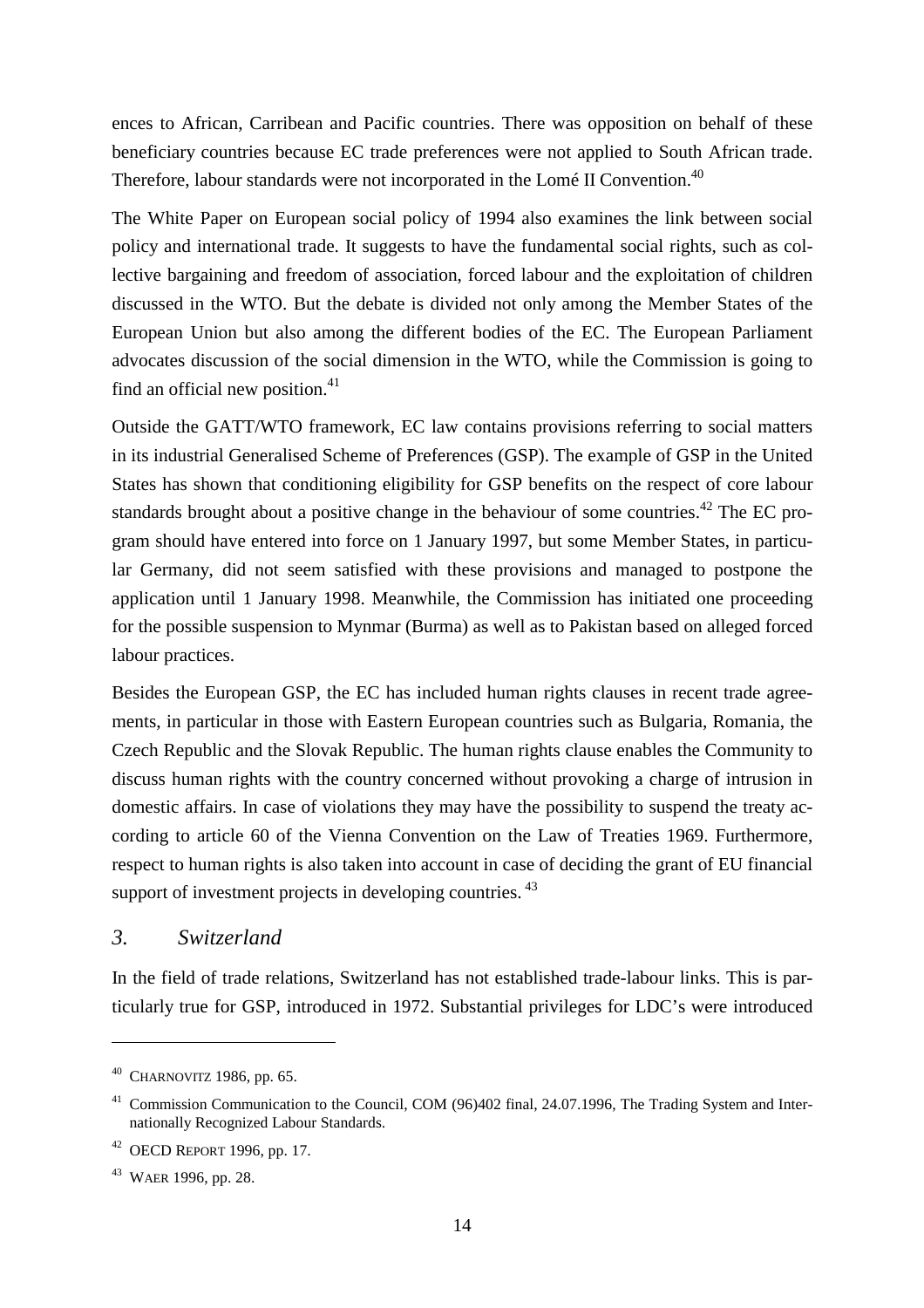in the area of agricultural (tropical products) and industrialised products. But Switzerland does not provide for provisions which would allow to withdraw GSP treatment in cases of violation of core labour standards. The government has been of the view that social clauses is not the right instrument to change attitudes towards labour standards and that states have to decide autonomously on social issues. The policy does not exclude a possible introduction of incentives or sanctions at a later stage in accordance with EC GSP schemes.<sup>44</sup>

# **III. Linking WTO and Core Labour Standards**

## **A. The State of the Debate**

Before addressing underlying constitutional issues, we summarise the main arguments in favour of and against a linkage with the WTO system found in publications.

### *1. Advantages of the Trade link*

Arguments in favour of the trade link generally focus on the following arguments:

- The increased international competition leads to "a destructive downward spiral in the conditions of work and life of working people all over the world".<sup>45</sup> This "race to the bottom" would not take place in case of the implementation of core labour standards on multilateral level, because everybody would take part in international trade under the same conditions. It would ensure a "level playing field" in international trade.<sup>46</sup> The social clause has to be recognised as the necessary regulating measure.
- Labour standards are an international public policy issue.
- Core labour standards support good governance (rule of law, transparency, social security).
- Core labour standards applied multilaterally put governments under pressure to adapt and upgrade national legislation.
- While the argument that economic growth will be a powerful indirect means of raising labour standards might be right, growth in countries without a democratic system and which are hostile to labour issues will not lead to any improvement on working condi-

<sup>44</sup> Verordnung vom 29. Januar 1997 über die Präferenz-Zollansätze zugunsten der Entwicklungsländer, AS 632.911.

<sup>45</sup> VON LIEMT 1989, pp. 435.

 $46$  LEE 1997, pp. 6.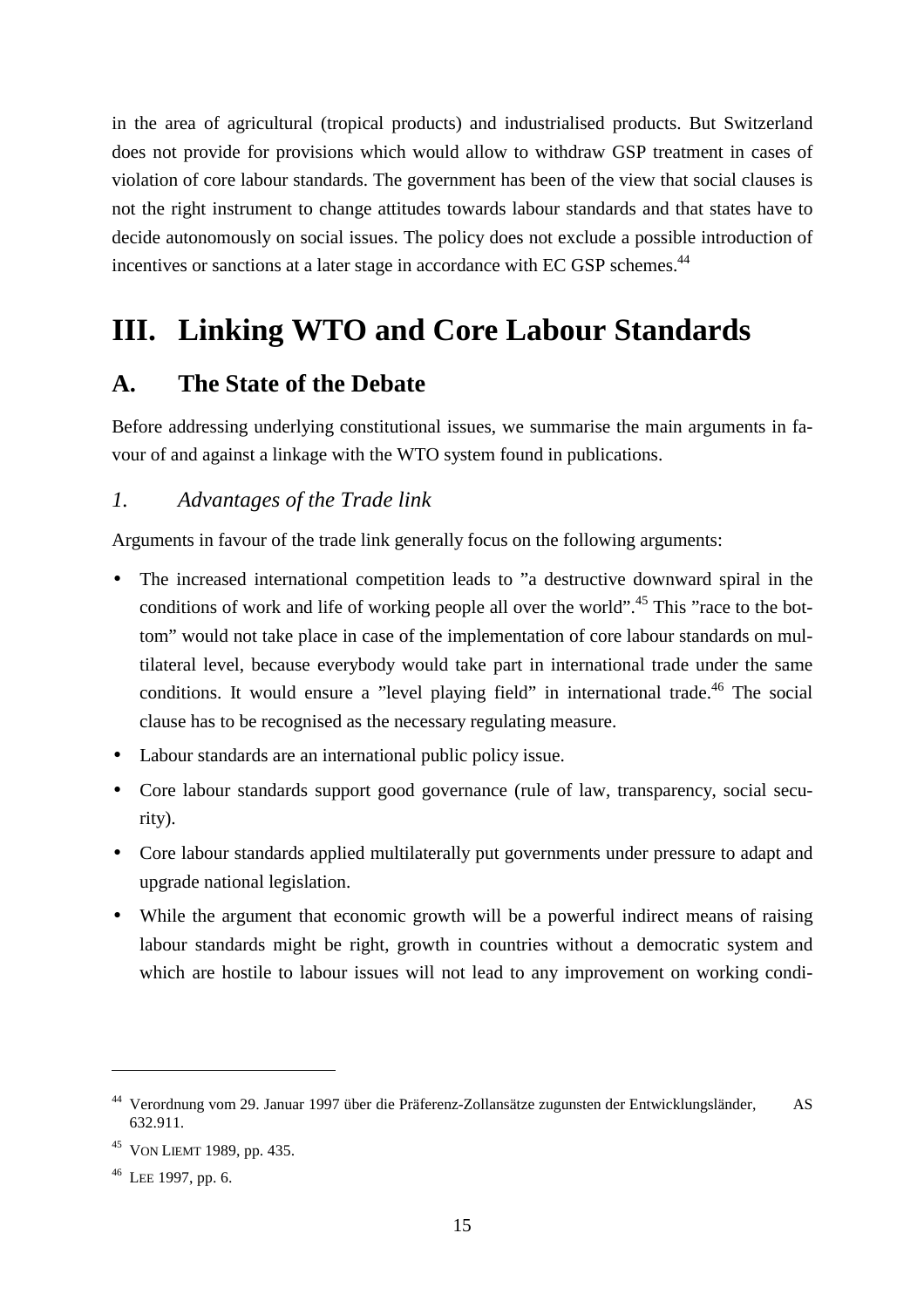tions. The same seems to be true for countries with high inequality in the distribution of wealth and income.<sup>47</sup>

- Trade link would avoid any uni- or bilateralism with its increased protectionism. Collaboration between industrialised countries could take place in order to exploit human resources in the developing countries.
- Low developed countries should consider the protection of core standards as a means and tool to defend their interests against aggressive investment policies. Competition for investment tends to increase the race to the bottom. Choices for investment leave governments with little to respond to claims. Harmonised labour standards will assist governments in enforcing minimal standards. A close analysis reveals that labour standards are not directed against domestic government, but a discipline on domestic and foreign employers.
- If all Members produce under the same working standards, especially developing countries would not have to fear that foreign investment firms/multinational enterprises threaten to transfer production to a more favourable country.
- Social dumping would be reduced.
- Increasing interests of the consumers and their not to be neglected influence on international trade put pressure on the WTO. If the WTO does not consider their interests the WTO and the liberalisation of trade will lose support and appreciation.<sup>48</sup>
- The WTO dispute settlement procedure makes it possible to sanction governments which are not likely to apply the core labour standards. Together with the environment issue, the implementation of the labour standards will be indispensable for a sustainable development in the north and the south.<sup>49</sup>

#### *2. Disadvantages and Shortcomings of the Tradelink*

The arguments of the opponents essentially are the following:

- Protectionism; it will limit or cancel the comparative advantages of developing countries; it will weaken the competitiveness of low-wage countries; the opponents, mainly developing countries, face a potential misuse of the supremacy of the industrialised countries.
- The use of trade sanctions does not improve working conditions, but worsen them in the sector concerned

<sup>&</sup>lt;sup>47</sup> LEE 1997, pp. 12.

<sup>48</sup> LEARY 1997, pp. 21.

<sup>49</sup> EGGER 1996, pp. 251.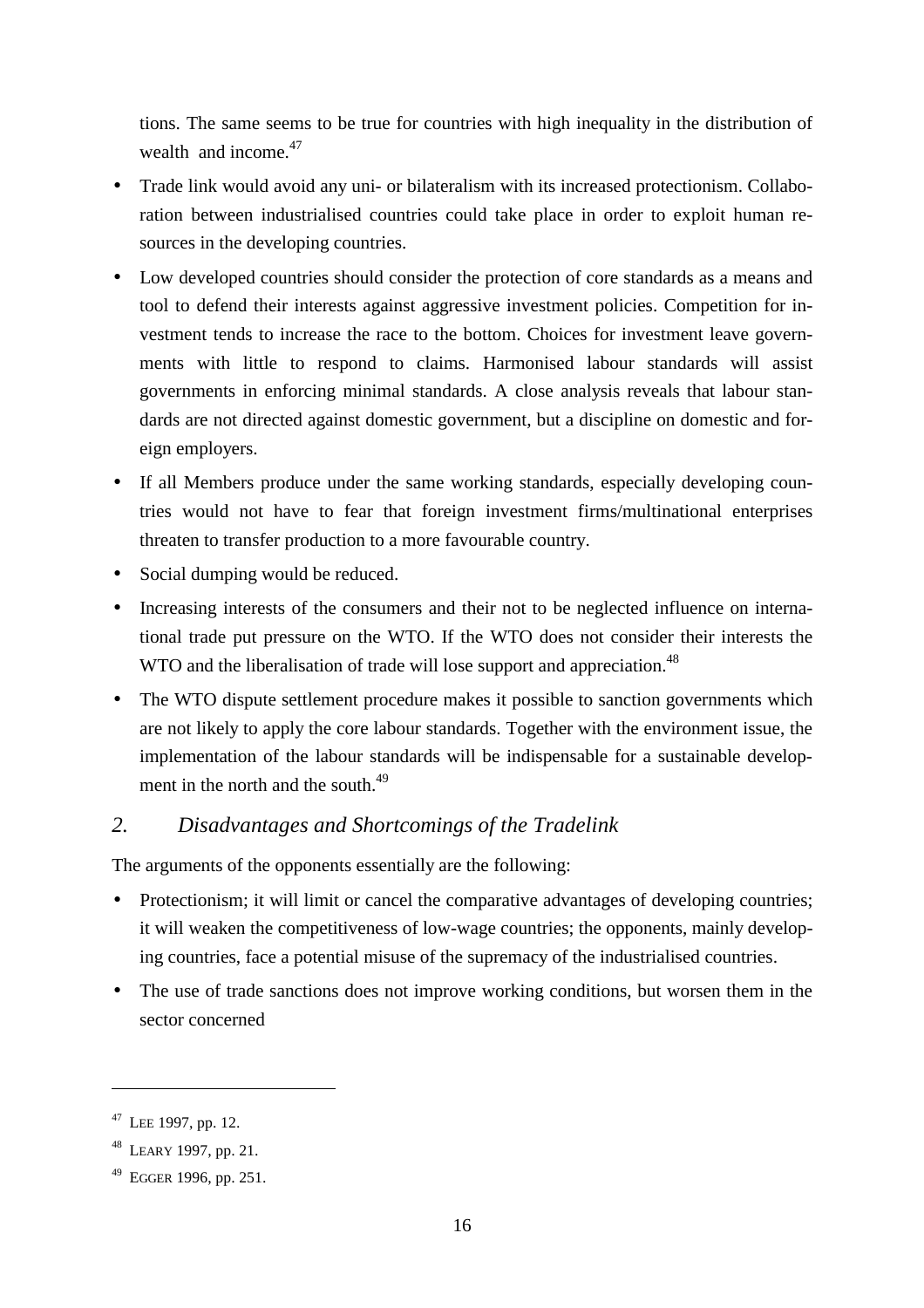- Trade sanctions will have side-effects. That is the reason why they do not have a successful record. An import ban can be seen as an "unfriendly act". Therefore, governments do not lodge complaints against another one. They avoid to be involved in trade sanctions. In certain countries, mainly smaller ones, which depend strongly on export opportunities, or countries which have acute balance-of-payment problems, would suffer if they participated in sanctions for moral reasons. A further question is how the WTO should treat governments not applying core labour standards, but producing goods or having raw material which are hard to obtain at any place in the world. Furthermore, countries of a small economy do not have any chance complaining against countries of a more powerful economy when it comes to procedures.<sup>50</sup>
- Suppression of core standards is not an effective social subsidy; there is little evidence that core standards influence trade patterns in practice".<sup>51</sup>
- The applicability of labour standards will be illusory because in the end their implementation will depend on political will and is therefore likely to fail.
- The stage of development will differ from country to country. This makes it difficult to adopt general norms; neither will it be easy to meet the specific regional realities and the common concerns on a multilateral level.
- The imposition of labour standards amounts to a loss of national sovereignity.
- The social clause will mainly be applicable to the exporting sector and does not address problems in internal markets and the informal sector.<sup>52</sup>
- The WTO is not based on value judgements about domestic or foreign policy choice. The introduction of value judgements would change the legal nature of the  $WTO$ <sup>53</sup>

## **B. The Constitutional Function of the WTO**

It would seem that the arguments against linking trade and social standards have prevailed so far. Developing countries have been blocking discussions, considering a trade link to impair the comparative advantage of cheap labour and production and thus encouraging protectionist policies by industrialised countries. We return to this argument shortly. More profoundly, however, it is felt in many quarters that labour standards are not the business of an agreement promoting freer trade. From the economists point of view, trade liberalisation and enhanced market access amounts to more efficient allocation of resources and thus welfare gains. How-

<sup>50</sup> VON LIEMT 1989, pp. 443.

<sup>51</sup> OECD REPORT 1996, pp. 171.

<sup>52</sup> EGGER 1996, pp. 251.

<sup>53</sup> EGLIN 1997, pp. 103.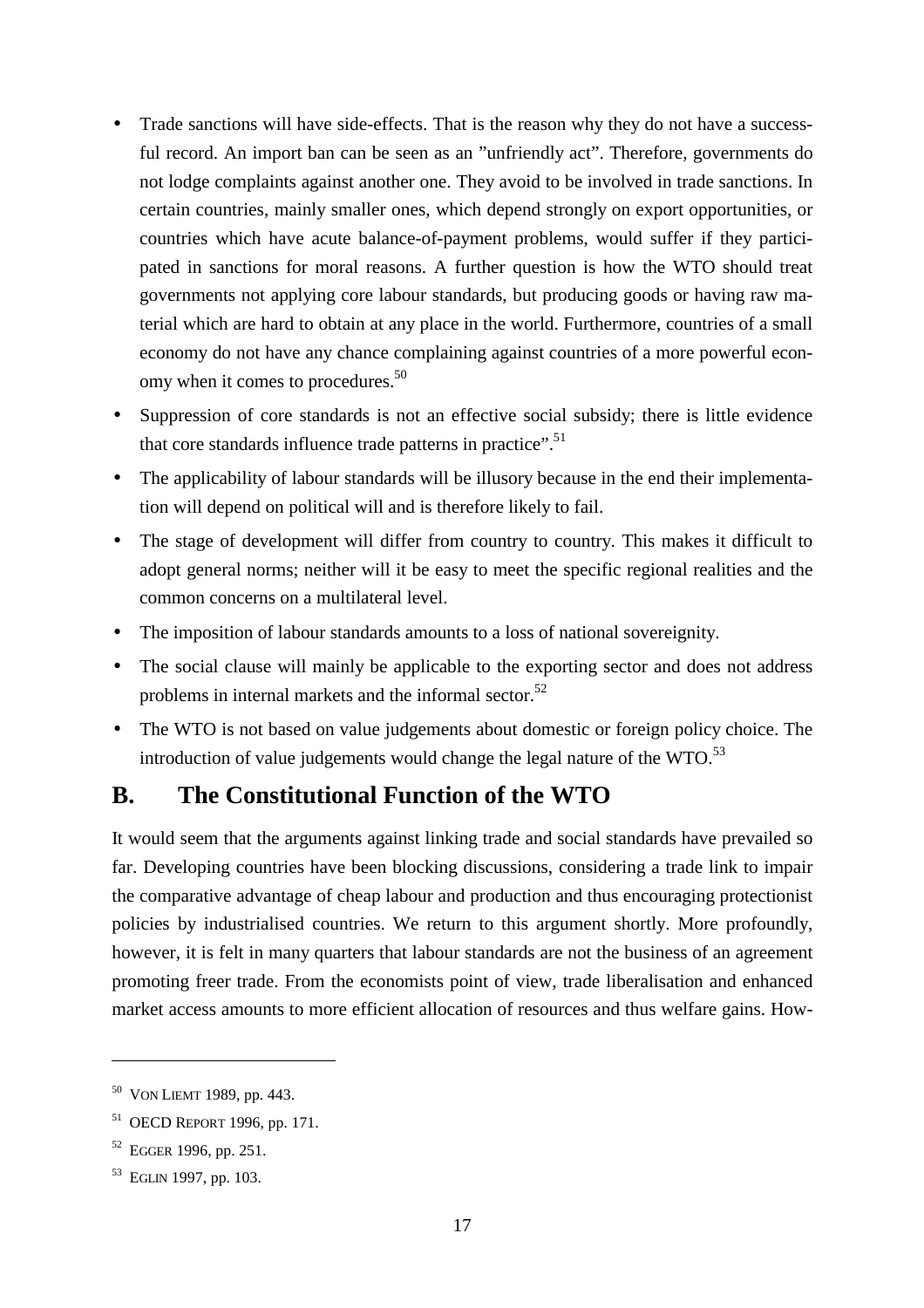ever, trade liberalisation is not in a position to bring about distribution of income and welfare except for general participation in the growth brought about. Indeed, the GATT has not been concerned with promotion of income distribution, as little as it was concerned with promoting other policies, such as sustainable development. This does not mean that other policies are less important. Yet, from a classical point of view, labour standards therefore would need to be promoted by other policies and policy fora than trade regulation. We are faced with the issue about whether the classical, functional reading of GATT and WTO is still sufficient. It is submitted that it no longer is.

While the GATT was an agreement, the purpose of which was almost exclusively the reduction of trade barriers, the WTO increasingly assumes constitutional functions in a globalising economy.54 It moves centre stage to shape global economic policies. The goal of dismantling trade barriers is increasingly accompanied by the inclusion of additional, trade-related issues. The environment has been one of them. Intellectual property is another. Competition (antitrust) is a future one which is likely to address private behaviour of companies. The system becomes multifunctional. It increasingly has to deal with a number of partly competing, but equally legitimate policies and concerns. It becomes a matter of balancing interests. This, in essence, is a constitutional function, and it evolves mainly for the following reasons:

Trade policy and regulation emerge as the prime instruments of foreign policy. They take centre stage. Enforcement of foreign policy goals essentially operates with economic incentives of which market access assumes a key role. Traditional means, such as territorial control or military operations, are no longer suitable and available, being limited to emergencies.

Therefore, it is not a coincidence that GATT, and now the WTO, has been attracting regulatory needs in what are called trade-related aspects of other policy areas. The attraction is due to the key role of trade regulation in enforcing foreign policy and to the successful track record of GATT. It creates new tasks and problems alike.

Due to the central role of trade regulation in foreign policy, the WTO Dispute Settlement emerged as by far the most efficient legal and political instrument to settle international disputes.55 It contains the first international appeal process and stands for the rule of law. The dispute settlement system not only has to cope with the juridification of trade disputes. It also has to cope with the trade-related issues allocated by Members to the WTO.

Enlarged responsibilities of the WTO in the international economic system explain why a classical focus on trade liberalisation, irrespective of its effect, no longer is in a position to confirm and reinforce the legitimacy of the system. Whether or not the WTO system will suc-

<sup>&</sup>lt;sup>54</sup> JACKSON 1998, pp. 1.

<sup>55</sup> PETERSMANN 1998, pp.175.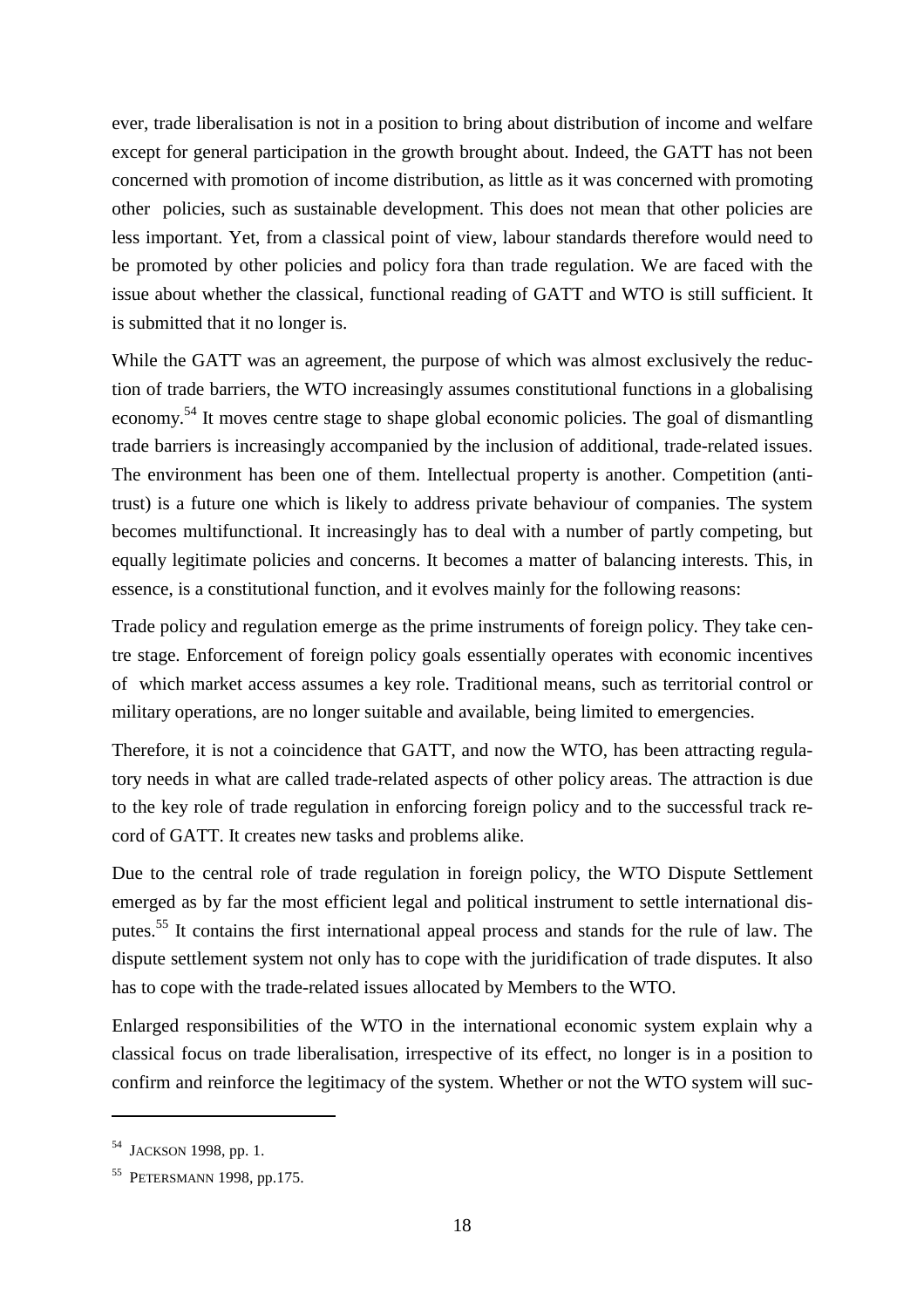ceed or fail in the future depends on broad and public support. The system needs to be able to balance liberalisation with other legitimate policy goals. This is true for the environment. But it is equally true for labour standards in an age of globalisation with millions of citizens fearing a race to the bottom and for their personal position on the labour market. It is therefore submitted that the WTO, in order to build legitimacy, support and confidence in world public at large, can no longer afford to stay away from central issues such as labour standards. In our view that matter is no longer a matter of principle, but of degree and of finding optimal levels of intervention by the international system in cooperation with the International Labour Organisation. It becomes a matter of asking as to how the WTO system could best assist Members in bringing about and enforcing core labour standards.

### **C. The Precedent of the TRIPs Agreement**

The GATT and the WTO are by and large instruments of what is commonly called negative integration. Principles and rules define the possible scope for national or regional law. In defining such boundaries, for example by means of the principles of MFN, National Treatment and related exceptions, or by imposing minimal standards of transparency and legal protection, market access rights for goods and services originating in Member States are sought to be secured. Unlike the tradition of negative integration, positive integration seeks to bring about level playing fields by harmonising the relevant rules, or by adopting principles of mutual recognition. Positive integration, of course, amounts to a higher level of co-ordination. While both approaches are paramount in regional integration, in particular the EC, positive integration is only in its beginning in the global trading system. Up to the Uruguay Round of multilateral trade negotiations, it may be observed in the field of anti-dumping and countervailing duty law (subsidies) which gradually evolved to set common standards and which eventually were implemented in national or regional legislation. The Agreement on Trade-Related Aspects of Intellectual Property Rights (TRIPs), however, brought about a big leap into positive integration<sup>56</sup>. While it was carefully avoided to speak about harmonisation, the TRIPs Agreement essentially establishes minimal standards binding on Member States both in terms of levels of protection and in terms of procedural rights of private right holders. The standards relating to all the forms of intellectual property rights are set forth in great detail and provide ample guidance to national legislators and courts alike. Moreover, the Agreement incorporates existing standards set forth in previously existing multilateral agreements, in particular the Paris and the Berne Conventions which are being administrated by the U.N. World Organisation for Intellectual Property (WIPO). Altogether, old and new rules are sub-

<sup>&</sup>lt;sup>56</sup> For an introduction and further information see.: BLAKENEY 1996, COTTIER 1996, COTTIER 1992, STAEHELIN 1997, KRETSCHMER 1997.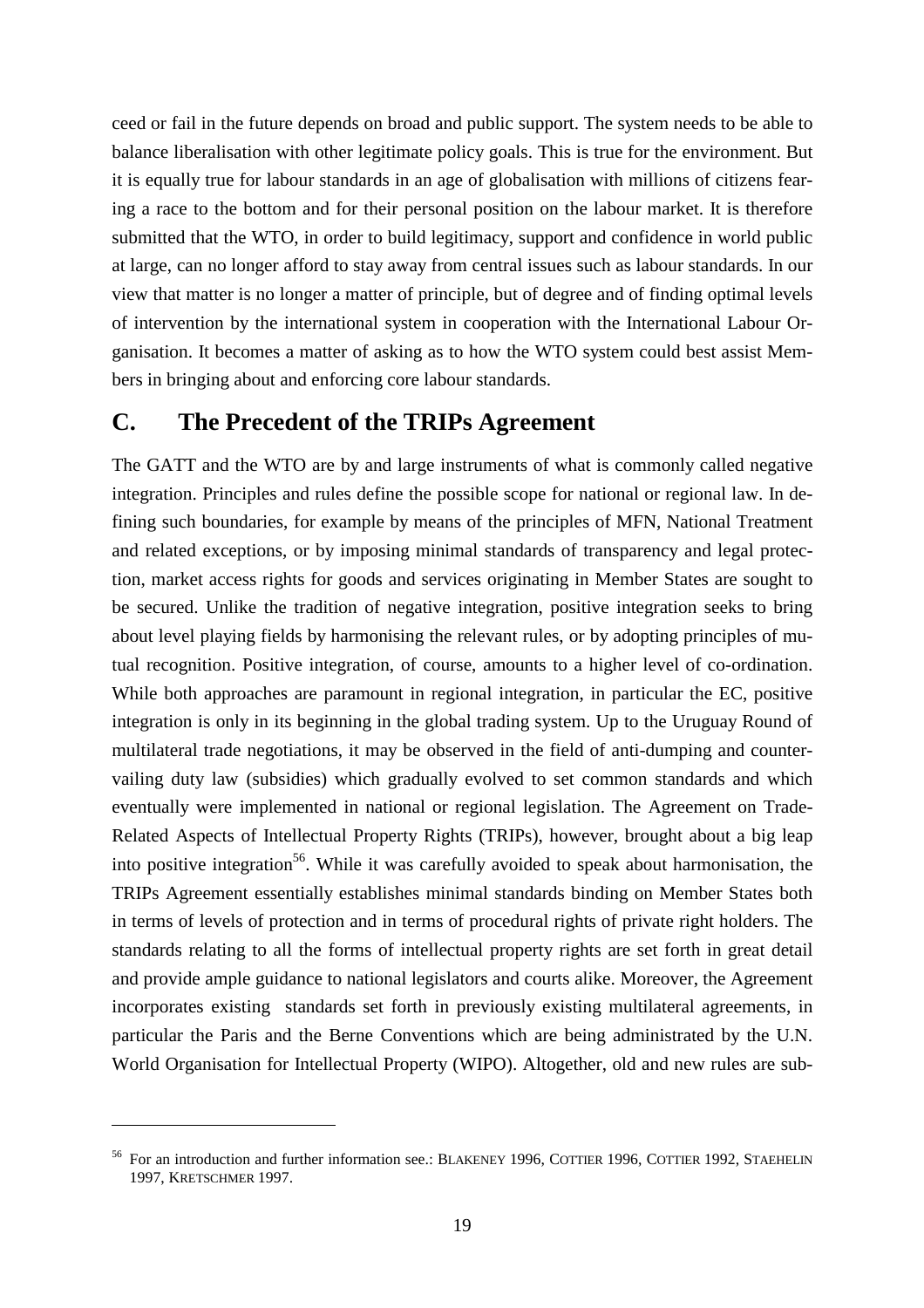ject to WTO dispute settlement and enforcement machinery<sup>57</sup>. Given the long and difficult history of improving international IPR standards in WIPO, the TRIPs Agreement is a most remarkable achievement. There are a number of reasons explaining the success. Perhaps the most important one relates to the fact that intellectual property was negotiated with a background of basic trade-offs in other areas of particular importance to developing countries, in particular in the field of trade in agriculture and textiles. This is an option not available to specialised organisations, and it explains why break-throughs in core areas did not materialise in WIPO. The prospects of improving market access in these core areas explains best why strong resistance of LDCs to place IPRs on the agenda eventually changed into active participation in negotiating the Agreement.

It is evident that the existence and structure of the TRIPs Agreement may provide a legal model for linking labour standards and trade. With this agreement in place, it is difficult to argue that the establishment of positive rules of conduct, of enforcement, and the incorporation of existing agreements administrated by the ILO is legally barred in international law. The relationship of ILO and WTO may develop in comparable way as relations between WIPO and WTO are developing: after fierce resistance and attempts to prevent the TRIPs Agreement from happening, the TRIPs Agreement worked out to improve the importance of both organisations alike, and a complementary working relationship is evolving. Much of the difficulties were attributable to bureaucratic considerations and prestige, and being of little relevance to the IP community at large. It should be recalled that the removal of the long and previously existing impasse in further developing the Berne and Paris Conventions equally serves WIPO and its work. Moreover, the scope of activities in WIPO remains by far larger than in WTO, and the area of overlap is limited to, albeit crucial, areas of IP law.

Given this experience, and after going through similar motions, it is likely that a comparable working relationship may evolve between ILO and WTO. Currently existing resistance of ILO to linking labour may be explained in similar terms as those in WIPO, at the time. It may wither away as the waves calm, and future benefits may be similarly of mutual interest to both Organisations – and mankind at large. It may work out to the benefit of all: the respect and impact of labour standards, and the legitimacy of two organisations alike. Given the expertise in ILO and the potential of dispute settlement and enhanced enforcement in WTO, the potential of fruitful synergies should be developed. The scope and focus of the ILO will by all means remain much larger than of the WTO in respect of labour rights. But it can be done from a legal point of view, the linkage of labour standards and trade no longer is a problem. It is a matter of expediency, political judgement and will.

<sup>57</sup> For further references see: CAMERON/CAMPBELL (1998), COTTIER (1998), COTTIER (1997), PESCATORE/ DAVEY/LOWENFELD (1995), PETERSMANN (1997a), PETERSMANN (1997b).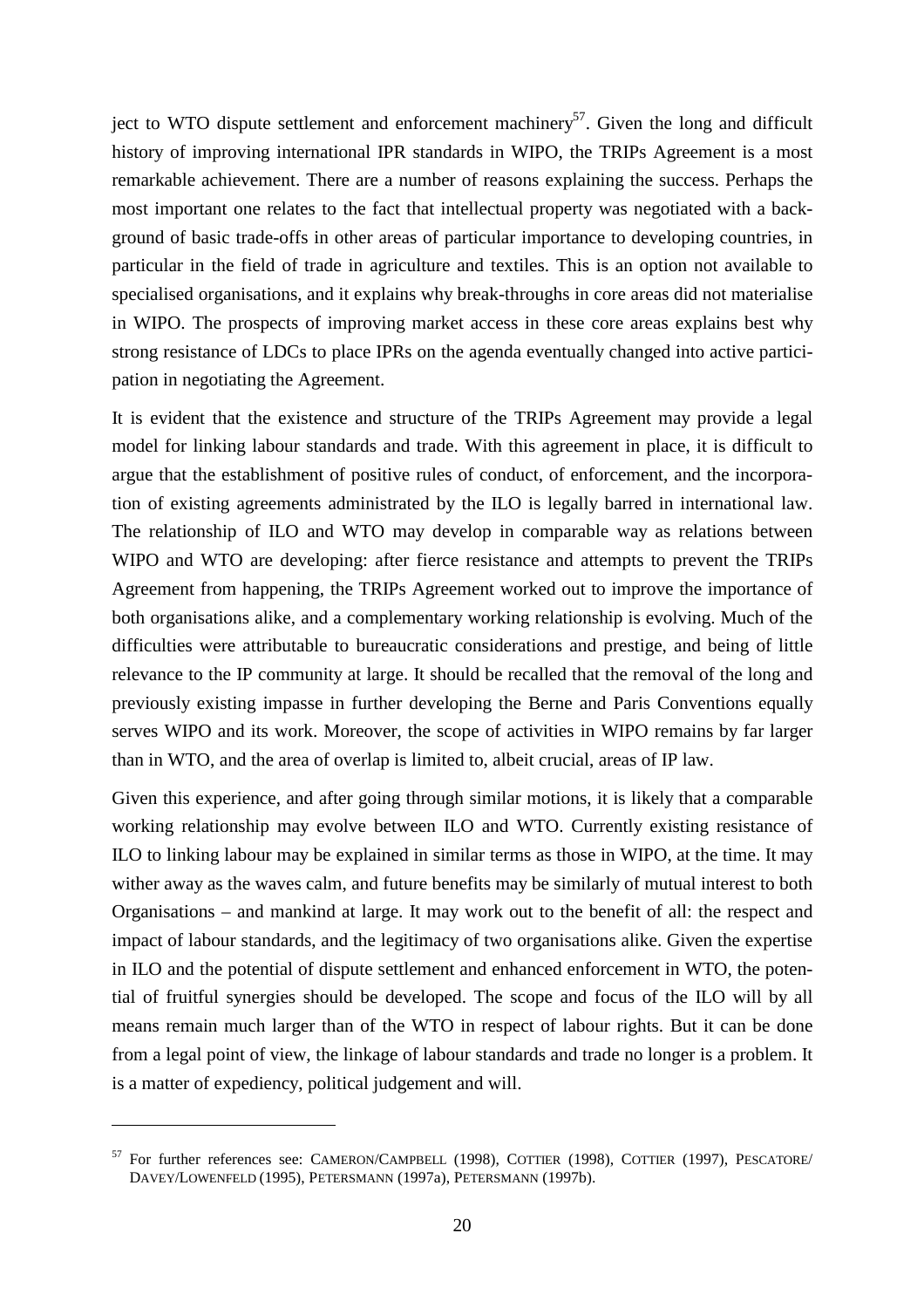It is interesting to observe that 86.6% of international non-governmental labour organisations in developing countries support the idea of introducing labour standards in international economic relations.58 However, non of them would want to have this exclusively done by the WTO. There is a legacy of mistrust stemming from the fact that the GATT has been traditionally perceived as a rich man's club. However, 49% of all the organisations interviewed are supportive to the idea to establish standards jointly by ILO and the WTO, mainly with a view to make good use of the enforcement system of the WTO. 25% of all interviewed prefer to localise standards in ILO alone. Strong resistance to labour standards by the executive branch of developing countries therefore does not reflect shared attitudes in society and needs to be assessed with this qualification.

### **D. Traditional Trade Policy Instruments in WTO**

The most important effect of linking core standards to the WTO consists in preventive effects of WTO dispute settlement and of potential trade sanctions. The prospect of loosing market access in products directly or indirectly related to violations of core standards as well as the political costs of exposure and dispute settlement amount to the prime incentive for compliance in the first place.

Measures and policies allegedly contrary to obligations are subject to WTO dispute settlement procedures. Failing informal consultations, a Member may request formal consultations which result in most cases in the establishment of a dispute settlement panel. Following quasi-judicial procedures, including extensive hearings and submissions of the parties, the panel legally assesses the case. In case of violation, it recommends that the law is brought into compliance and, possibly, that the measure is removed. The findings of the panel are regularly appealed by the losing party and reviewed, in questions of law, by the Appellate Body. Unlike the panels findings, the recommendation of the Appellate Body are final and binding, unless all Members of the Dispute Settlement Body (the Council) agree to refute the adoption of the report. Upon adoption, the Member is obliged to implement the findings within a reasonable time frame defined by the Body or by arbitration. In case of difficulties, the Member is entitled to offer compensation which, however, is of a temporary nature. It does not replace compliance. In case such compliance fails to materialise, the Member impaired is entitled to withdraw concession and thus reduce market access rights. Such rights primarily need to address the product and sector concerned but may eventually reach other products and sectors with a view to exert effective pressure on the failing Member to bring about the implementation of the decision. In practice, the very prospects of imposing such measures frequently suffices to bring about changes in attitudes of domestic constituencies, allowing the government

<sup>58</sup> EGGER 1996, pp. 253.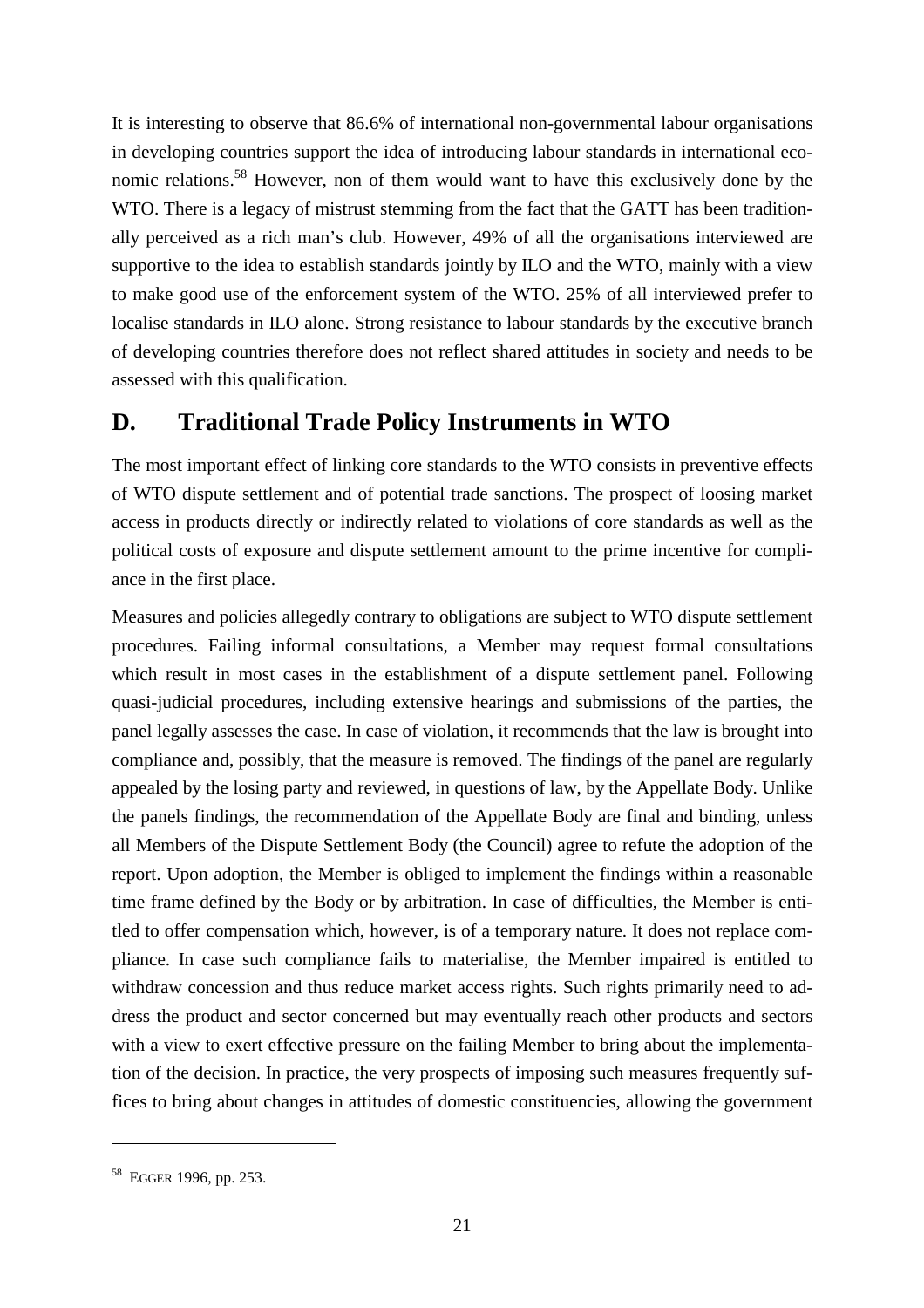and parliament to proceed. It is a trademark of WTO dispute settlement that it operates under tight time frames and schedules. From consultations to implementation, the process should not take longer than 15 month. In practice, complex cases tend to take a somewhat longer time, falling short of what courts, national and international, normally take.

There is no doubt that the dispute settlement system could be used to assess violation of core labour standards. It provides the necessary procedural means to investigate and assess the facts of the case. There are, however, doubts whether governments are likely to use the instrument for the purpose of enforcing labour standards. First, such violations tend to be politically sensitive, exposing weaknesses of a government concerned and thus having destabilising potentials. Second, governments are not likely to take up cases of minor economic impact. They are driven by economic problems caused to the industry. Financial and political costs will not be incurred for the sake of defending labour standards abroad short of a significant economic impact. Third, even in such cases, governments may be reluctant to bring cases due to the fact that they themselves may not be in a position to demonstrate full compliance with core standards. The experience in subsidies shows that governments tend to collude and refrain from incurring limitations as to their spending power by multilateral dispute settlement procedures.

Much will depend on the impact of organised labour in lobbying the government to bring cases against a particular Member of the WTO. Since governments control foreign trade relations under the present system, it is difficult to answer how responsive they will be to such claims. The situation may change if standing would be introduced for private sectors, in particular watch dog organisations. This, however, is a general and controversial issue and can hardly be focused on labour standards alone. While standing might be introduced for particular subjects (such as subsidies or state trading), it is an issue of general systemic interest which cannot be dealt with separately in context of labour standards.

It is a mainstay of WTO rules that except where explicitly provided for, such as safeguard measures and countervailing duties, a Member is not entitled to take unilateral action without proceeding through WTO dispute settlement. While this is controversial under U.S. law, this is particularly true for the European Communities. The Trade Barriers Regulation clearly requires that sanctions may be imposed only upon assessment by the WTO dispute settlement system. This may be considered both a disadvantage and an advantage. Governments proactive in defence of core standards are barred from quick action. The matter no longer is open to retaliatory powers under general international law. This very situation, however, is of a protective advantage to potential target countries. Members of the WTO are entitled to insist on WTO procedures and defend themselves from politically motivated unilateral actions by trading partners. Measures allowed are limited and may not include unrelated actions, such as withdrawal of concessionary aid or the imposition of other disadvantages. This is an impor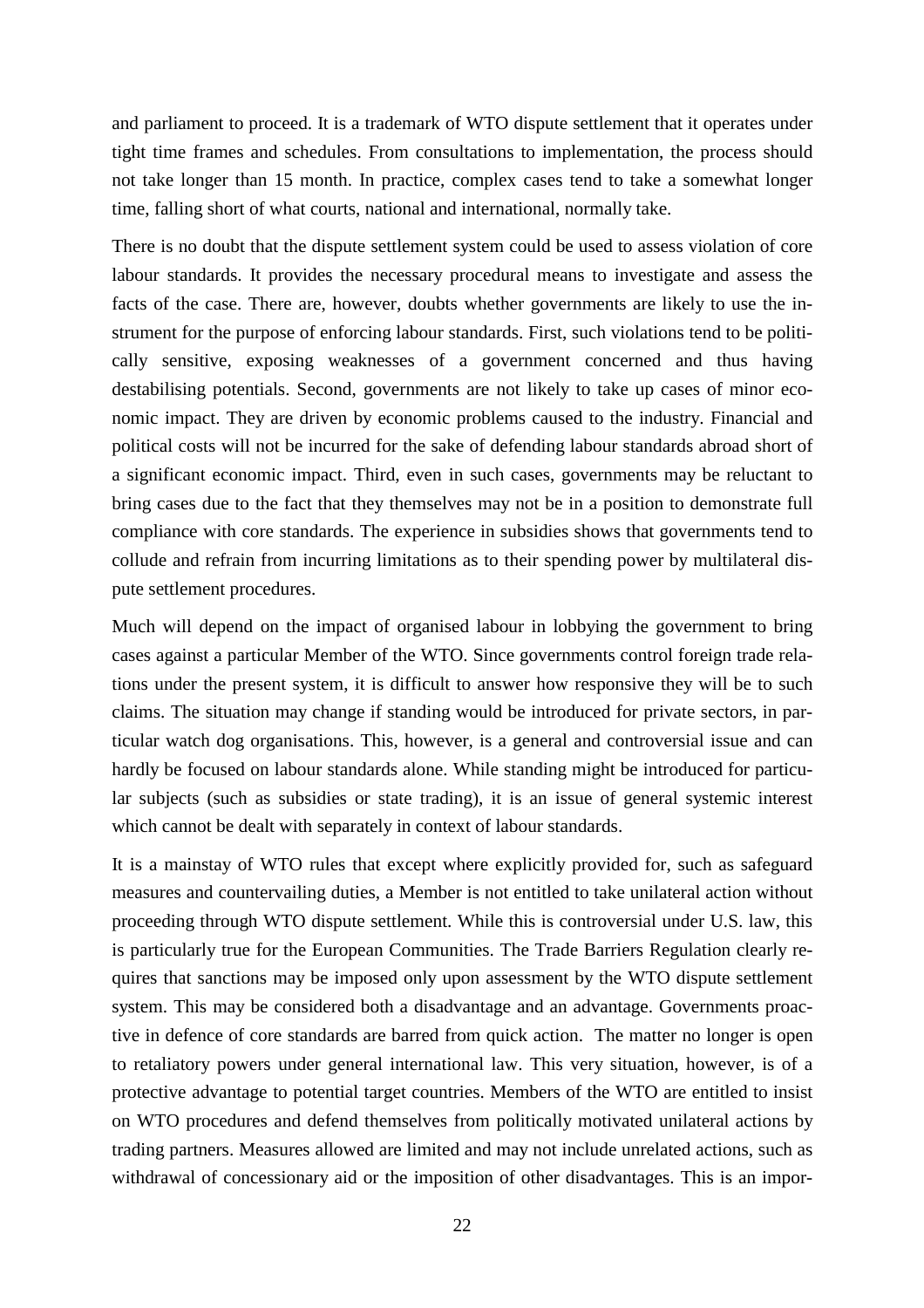tant aspect which developing countries in particular may carefully consider. It is submitted that they are better protected under WTO core standards than under a legal regime where countries may unilaterally impose their own standards, taking recourse to doctrines of extraterritorial application of domestic law.

Given these constraints, failure to comply with core labour standards may lead to following measures or threat thereof in accordance with WTO rules:

- Imposition of unilateral countervailing duties (tariff increase, surcharge) unilaterally imposed on goods produced in violation of core standards, and subject to dispute settlement review upon complaint by the infringed Member
- Unilateral Elimination of products from GSP privileges within the bounds of tariff bindings (tariff increases)
- Withdrawal of tariff concessions and increase tariff rates beyond bindings upon the goods concerned.
- Imposition of quantitative restrictions up to total ban for imports of goods produced in violation of core standards.
- Imposition of similar sanctions relating to other goods, unrelated to core standards.
- Imposition of restrictions of market access to services, unrelated to the violation of core standards.
- Measures in the field of intellectual property rights.

The tools of enforcement of WTO are most beneficial as a threat to impose sanctions. Such threats may be effective to bring about the necessary changes in attitudes of domestic constituencies. If the threat fail, measures imposed are likely to affect negatively the work force to the extent that they affect the sector in which labour standards should be improved. Layoffs possibly further deteriorate the situation. Things may be different if sanctions are imposed in other sectors (cross sanctions). Generally speaking, restrictions of trade inherent to sanctions, however, are not beneficial to enhance labour standards.

Moreover, there is the problem of temporary compensation. A party violating WTO rules is entitled to offer compensation as long as it is not in a position to remedy the violation. Apparently, this remedy is without much help, even if temporary, in the context of labour standards. It may be used to postpone or even circumvent implementation of core labour standards.

The TPM (Trade Policy Review Mechanism) will be an instrument to regularly assess compliance with core labour standards. The examination of trade policy of Members, however, tends to be rather general. It is not followed by particular measures. It primarily is of use for an assessment by the Member itself and a source of information, but does not bring about the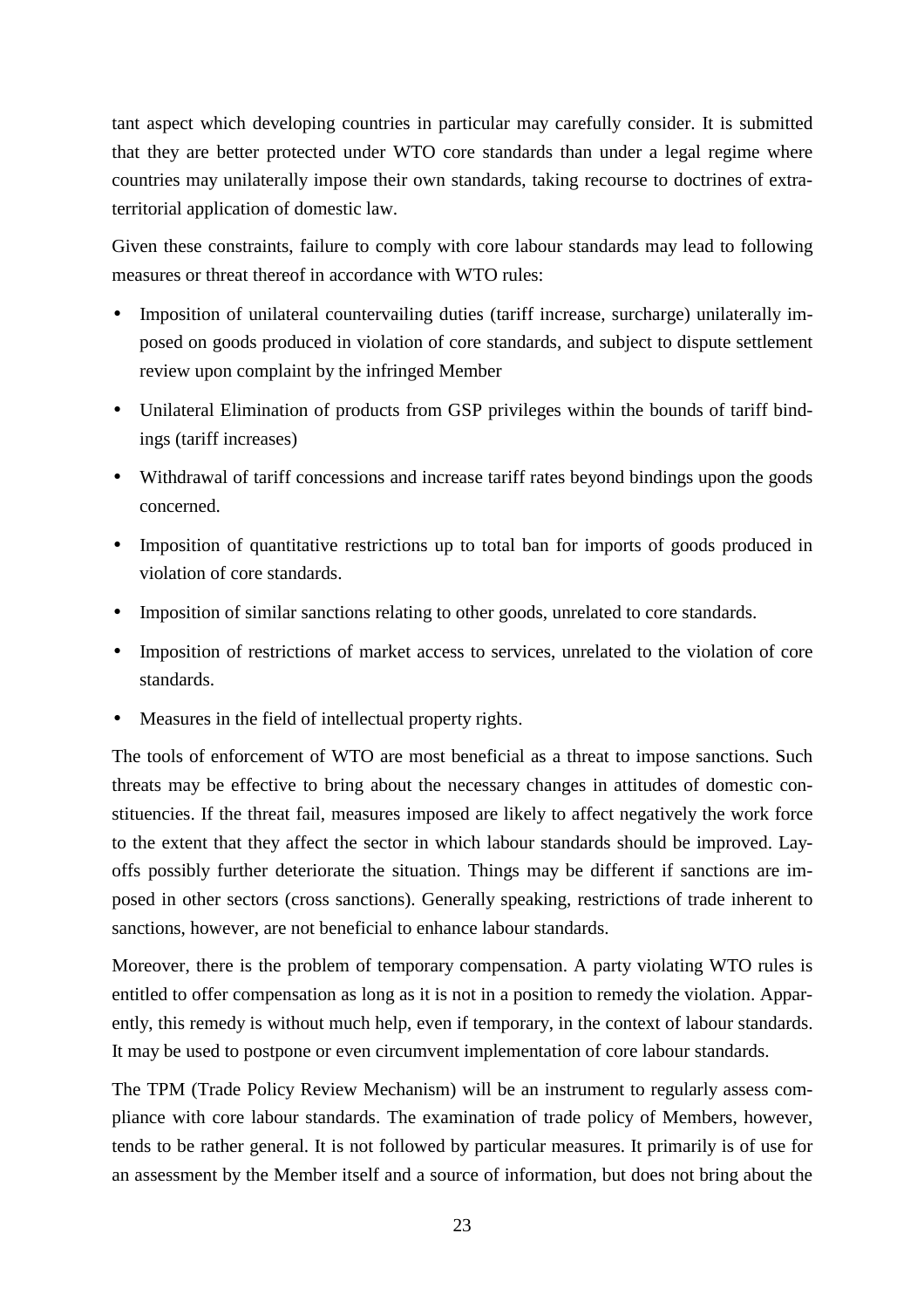settlement of outstanding and difficult issues. Partners may complain about non-compliance with labour standards in this form. The government concerned, however, will not be obliged to take action and report back to the WTO.

## **E. Product-Related Measures or General Sanctions?**

Trade measures imposed in the wake of insufficient compliance with core labour standards may be a response to the violations with regard to the production of particular products (goods and services) or they may be used as a response to insufficient compliance with standards in general. It is not clear in the current debate which of the two options is addressed. There seems to be a certain amount of confusion.

Product-related trade measures are specific responses to the importation of products which were manufactured or provided in a manner inconsistent with core labour standards. Core labour standards, from this point of view, amount to production and process methods (PPMs). Products are required to be produced by a certain manner, even if such manner does not show in the quality and substance of the product as such. Goods manufactured by exploited child labour and forced labour or under conditions of social dumping, or in violation with principles of non-discrimination may be banned from import, or restricted by the imposition of additional charges. The rationale of product-related measures essentially is an argument of level playing field. Disregard of certain standards is conceived as a distortion of competition which may be remedied at importation by measures at the border.

General sanctions are different from product-related measures. In this case, disregard for core labour standards by employers and by the government may give raise to action by governments of importing countries or the international community. Products and sectors are being targeted with a view to bring about changes in labour relations. Measures do not depend respect of specific product-related requirements. They are imposed to those areas which are likely to bring about such changes most efficiently. Thus, it is possible to target exports in order to bring about improvements in the production of domestically consumed and marketed goods alike.

It is important to distinguish the two constellations. The first one is a narrow one. It essentially builds upon the tradition of product qualifications which we find in the field of environmental and technical standards, sanitary and phytosanitary measures. It is still controversial whether under current WTO law, a Member may impose respect of production and process methods. Yet, it is conceivable to develop a trade link which would allow to do so in explicit terms and make this the scope of a labour standard negotiations. As a consequence, these measures will only apply to exported products. They do not touch upon domestically consumed goods.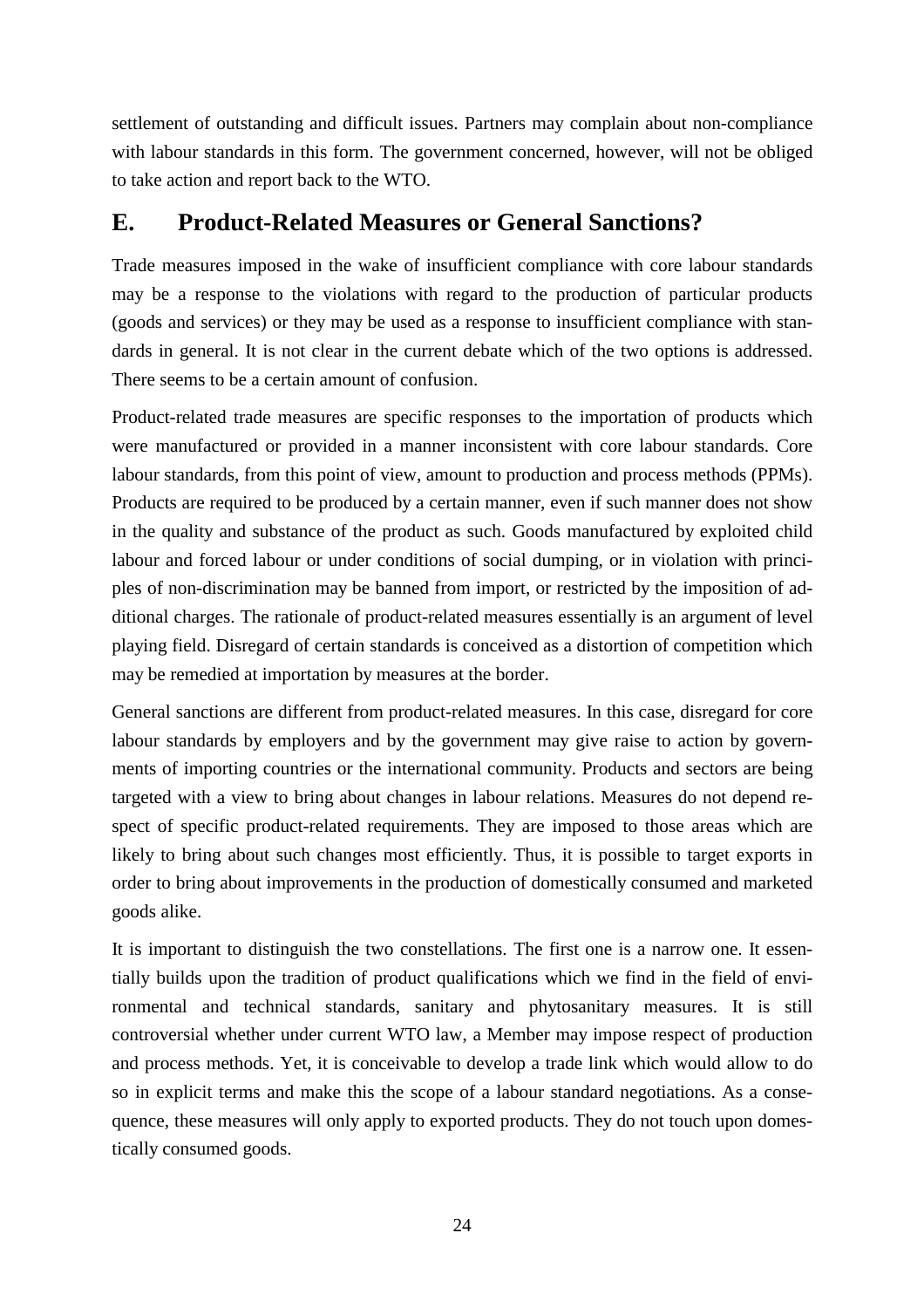The second approach, on the other hand, is much broader. Trade relations and trade policy is being used to bring about compliance with core labour standards. Here, it is not necessary to demonstrate that a particular product has been produced in violation of core standards.

It is evident that the latter approach may be used to enforce all of the core standards, while the first one requires a specific relationship to a particular product. It is hardly of any help in bringing about compliance with the principles of freedom of association and collective bargaining and the principle of non-discrimination. On the other hand, it is supportive of the prohibition of exploitative forms of child labour and the prohibition of forced labour (including social dumping) to the extent that they affect exports.

We submit that the WTO labour-related measures should focus on a product-related approach while the implementation of broader policies and efforts should be persued within the ILO. It builds upon the tradition of the multilateral trading system. It limits the risk of using core standards for broad protectionist purposes. It is better equipped to bring about a proper balance between, and interface, the goals of trade liberalisation, market access and social policy concerns. It will be necessary for a complaining party to demonstrate that production occurred under conditions contrary to the adopted minimal standard. Moreover, it needs to be discussed whether additional criteria should be used, in particular a fair price on the export market or whether wages alone should be considered. At any rate, such an approach would seem more suitable for the process of adjudicative dispute settlement in WTO than the possibility of imposing broad sanctions with a view to improve the general situation of labour relations in a Member.

We submit that a product-related approach does alleviate a number of concerns voiced by LDCs, in particular fears that labour standards would be generally used to promote protectionist import restrictions by developed countries with a hidden agenda. Closer analysis reveals that LDCs should in fact be interested in having globally uniform core standards relating to the production of goods and services. It would give their governments and unions a better bargaining position in negotiating conditions for investment, both foreign and domestic. Common global standards assist in countering a race to the bottom as it assists in avoiding the dilemma that the imposition of standards encourages investment to go elsewhere. It would assist in rendering voluntary Codes of Conduct for MNEs more effective.

## **IV. Proposals of Policy : Towards Incentives**

A limitation to product-related standards and the inherent shortcomings of the dispute settlement system in terms of standing and effects of sanctions suggests to look for additional incentives to bring about compliance with core labour standards. This is in particular necessary with regard to the procedural and political rights of freedom of association and collective bar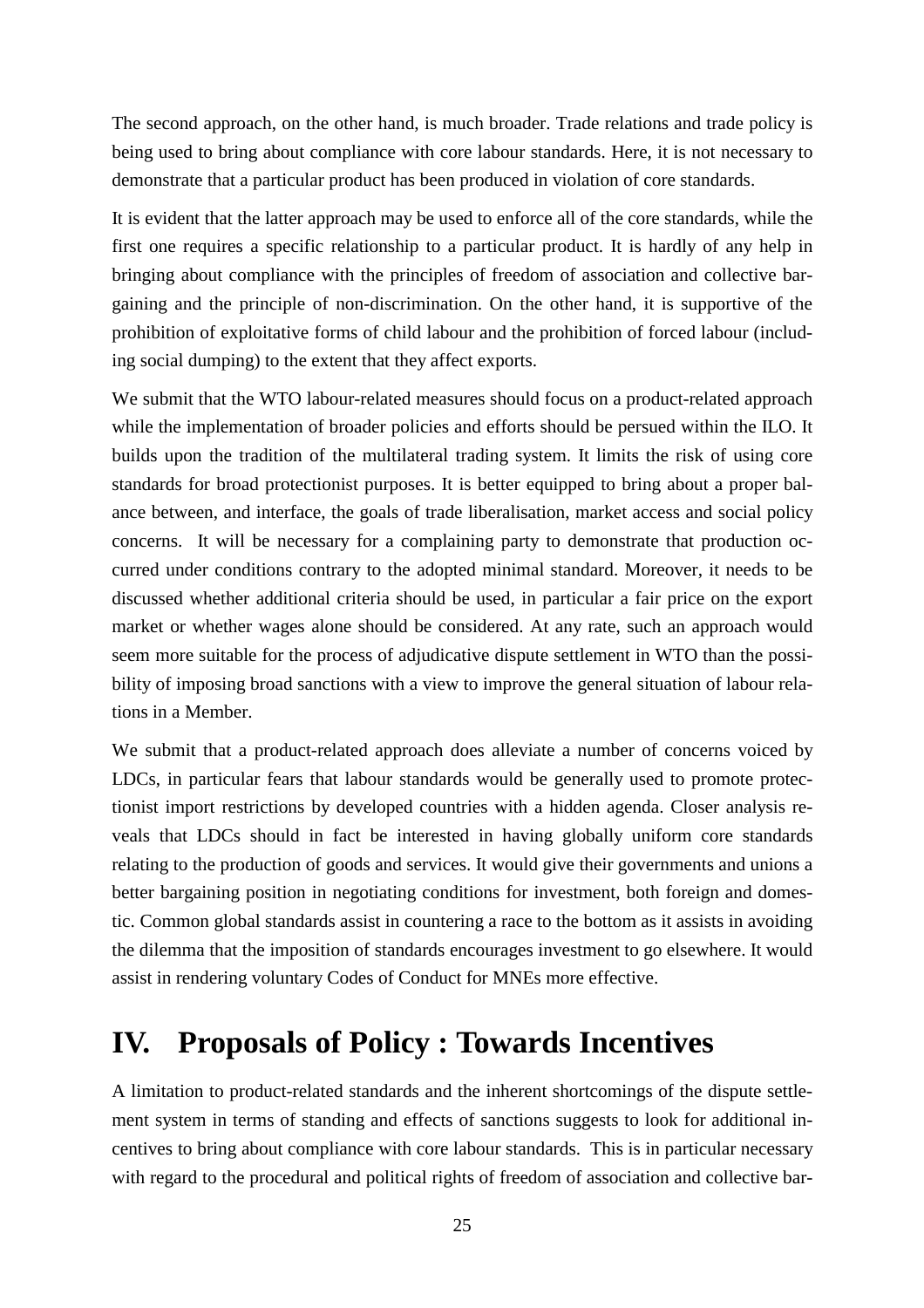gaining and general non-discrimination, which, as it was seen, are hardly suitable for enforcement in the context of WTO, unless broad trade sanctions could and would be used to that effect. Ways and means need to be found which by themselves operate as promoters of compliance within the multilateral trading system. Main and promising areas are within the bounds of private law and contracts between private trading partners. The question then is, how, in the long run, WTO law could support ILO work to bring about effective implementation of these policies.

### **A. Private Law Level**

#### *1. Codes of Conduct*

Some countries like Bangladesh, Dominican Republic, Malaysia, Jamaica, India, Sri Lanka and others apply lower labour standards in Export Processing Zones (EPZ)<sup>59</sup> in order to attract foreign investment. They restrict or often cancel fundamental human rights as freedom of association and collective bargaining or governments do not sanction adequately cases not observing the labour law. The investors in such EPZ are mainly multinational enterprises  $(MNEs)^{60}$  originating in industrialised countries which actually cannot dare to ignore worldwide recognised human rights without being exposed to international attention and criticism. Voluntary codes of conducts encourage MNEs to comply more closely with core labour standards in its host country and make them aware of their responsibilities in social policy. <sup>61</sup> These purposes are reflected in the OECD Guidelines for Multinational Enterprises included in the Declaration on International Investment and Multinational Enterprises adopted in 1976, in the ILO Tripartite Declaration of Principles concerning Multinational Enterprises and Social Policy adopted in 1977 and the Code of Conduct for Transnational Corporations of the United Nations.<sup>62</sup>

The MNEs should be encouraged to observe the core labour standards confirmed at the World Social Summit in Copenhagen 1995. We cannot ask less developed countries to observe fundamental human rights, and take their political problems or lack of a democratic system as an

 $59$  In comparison with other types of commercial zones, in these areas the goods entering receive different, more favourable custom treatment than goods entering other parts of the same country. These zones can spread over two or more countries. Estimately, there are over 500 zones world-wide, located in 73 countries. OECD loc. cit.

<sup>&</sup>lt;sup>60</sup> According to the OECD Report MNEs employed about 4 million people in 200 EPZs, compared with the total of employment in foreign subsidiaries in developing countries of about 12 million in 1992 (UNCTAD datas).

 $61$  TORRES 1996, pp. 10.

<sup>62</sup> CHAMBOVEY 1996, pp. 214.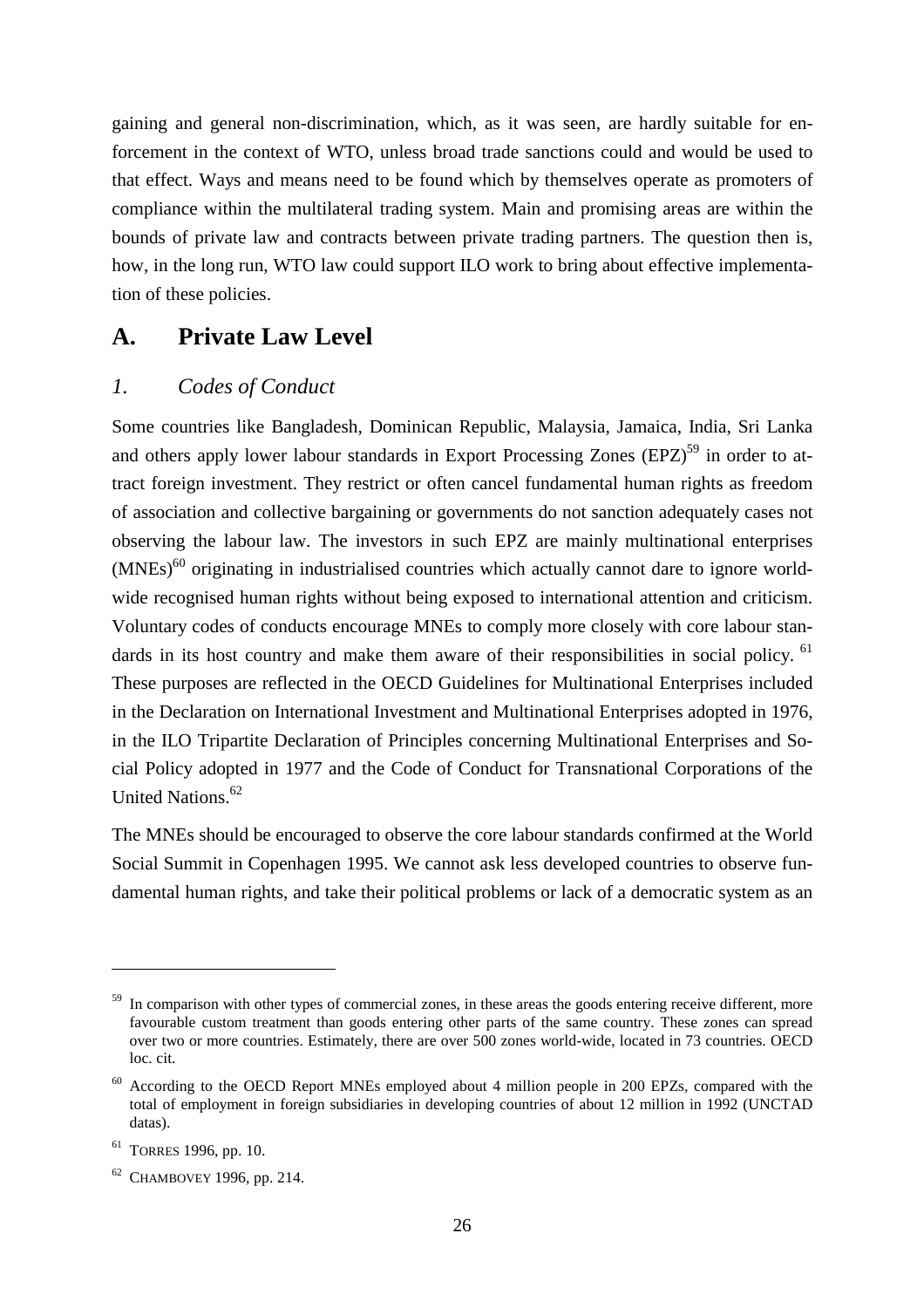opportunity to ignore our historically developed ethics related to working conditions and exploit its human resources.

What could actually be the impact of MNEs practising the core labour standards? First of all, the direct beneficiaries are the employees of such firms. They could enjoy working conditions which are superior to the one guaranteed by the legislation of the host countries. If the MNEs require their suppliers to apply the same standards, those employees would benefit too. Maintaining good trade relations with domestic companies would change behaviour of the latter positively. Secondly, from a political point of view most MNEs are in an influential position as far as the growth of the domestic economy concerns. Therefore they could put pressure on governments to change labour legislation. They could threaten to withdraw production or transfer it to another country where labour standards at the minimum level being observed. Today's situation, it goes to the contrary. Firms threaten to transfer production to countries where, of course, labour standards requested are not observed. All this threatening could be avoided if the minimal standards received the required importance in international trade and had to be followed by all Member states.<sup>63</sup> Governments and MNEs should be aware that repression of basic labour rights leads to misallocation of resources and will be an obstacle to long-term economic growth. $^{64}$ 

#### *2. Labelling*

Might product labelling serve as an additional or new implementation mechanism? Labels mark products which are produced or dealt under "fair" circumstances. The principle is to provide consumers with information that enables them to choose products according to ethical criteria or which meet certain standards deemed to be socially desirable. There exist several social labelling programmes such as the Rugmark campaign relating to the production of hand-made carpets mainly produced by children, and the union label which indicates that the product is produced by members who belongs to a labour union membership.<sup>65</sup> The Max Havelaar Foundation, as a further example, confers labels to distinguish products from developing countries which perform minimal standards with regard to social and ecological issues. But the term "fair trade" is not protected by law or even monopolised.<sup>66</sup>

Social labelling programmes will mainly work for products which will be exported and are not sold in the developing country alone. In case of raw material it is possible to declare the product as socially desirable if the producer of the finished product requires suppliers to re-

<sup>63</sup> BRASSEL 1995, pp. 24.

<sup>64</sup> OECD REPORT 1996, pp. 112.

<sup>65</sup> OECD REPORT 1996, pp. 120.

<sup>66</sup> SCHMUTZ CATTANEO 1996, pp. 265.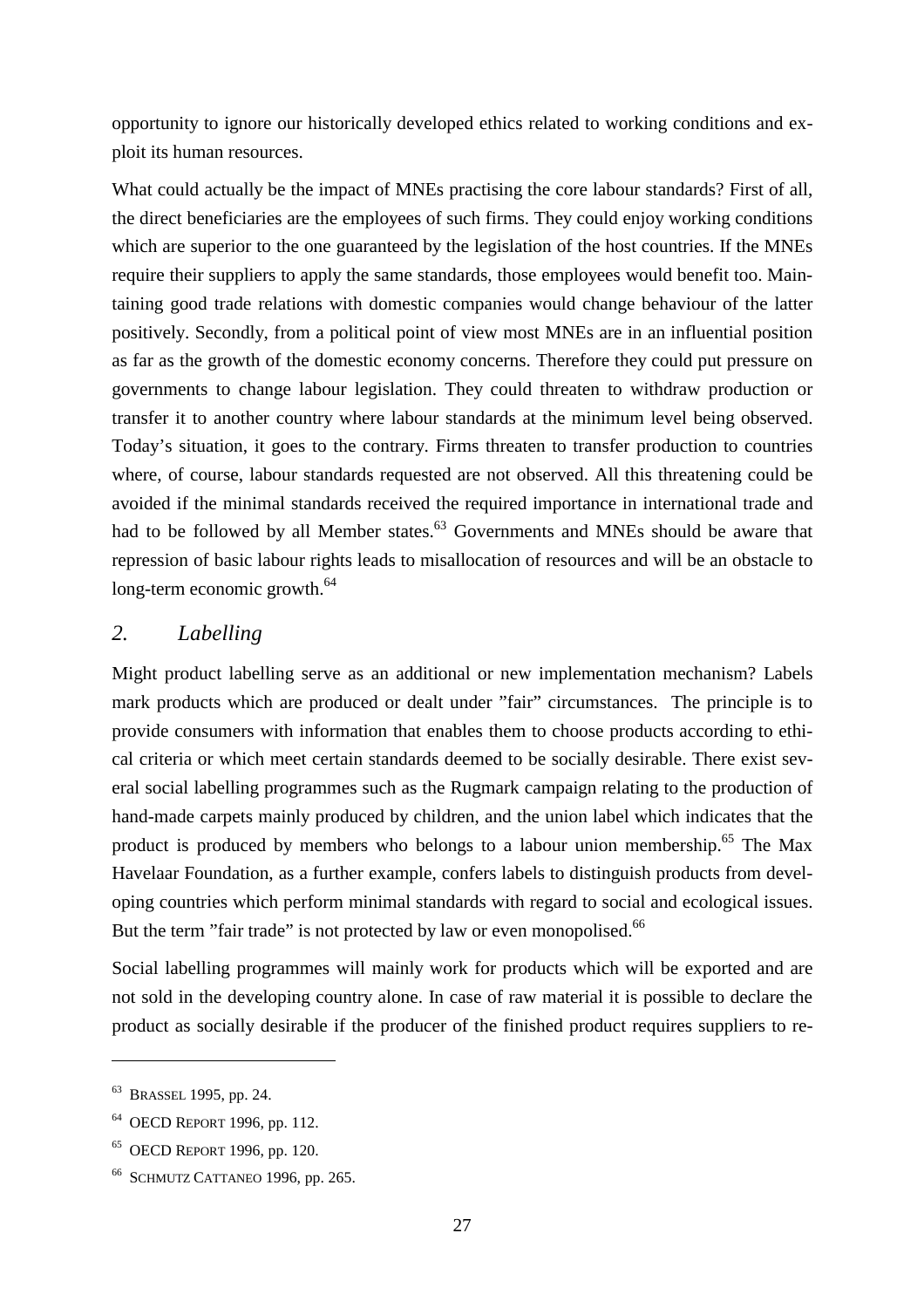spect the core labour standards in their production of inputs. That would be a further opportunity to contribute to the implementation of core labour standards world-wide. $67$ 

Comprehensive social labelling can be an instrument for consumers to show their preferences and thereby contribute to get ahead with the international negotiations.<sup>68</sup> But this scheme could easily become subject to marking requirements GATT 1994. Countries could use it as a means of forbidding imports causing unequal accessibility for those.<sup>69</sup> Therefore, the criteria of attribution has to be defined carefully and must be properly monitored under criteria of Art. IXX GATT. The central point is transparency. Moreover, the labelling scheme could develop into a substitute for unilateral trade action what would be the contrary to what the discussion about international labour standard is aiming at. At this stage, the number of label products is still limited and does not really distort market order<sup>70</sup>, but this may change with expanding labeling policies.

#### *3. Social Clauses in Production and Subcontracting*

The multinational company Levi Strauss is a good example in point of private law social clauses.<sup>71</sup> At the beginning of the 90ties it faced public criticism because it had been made known that one of their suppliers violated human rights in letting the employees work under slavery-like conditions. Subsequently, Levis issued guidelines for suppliers, including provisions on wages according to national law. But if wages should be higher in the main industrial sectors, those would be matched. Yet, more important are the provisions on working hours and the guarantee of freedom of association, prohibition of forced labour, non-discrimination as well as security and health. The guidelines provide the minimal age of 14 years for work. Children who still have to go to school are not allowed to put to work. For children to whom work is necessary, Levis provides educational opportunities. Control and supervisory mechanisms were included in the guidelines. Moreover, they laid down criterias for the choice of countries where they would source their suppliers from. These countries have to assure that violation of human rights do not take place.

### **B. Support Measures in Public Law**

We suggest to look further into ways and means as to how the incentives in private law contracts, thus voluntary compliance with core labour standards, could be supported and hon-

<sup>67</sup> OECD REPORT 1996, pp. 120.

<sup>&</sup>lt;sup>68</sup> SENTI 1997.

 $69$  OECD REPORT, pp. 120; see also LEARY 1997, pp. 20.

<sup>70</sup> OECD REPORT 1996, pp. 120.

<sup>71</sup> BRASSEL 1995, pp. 90.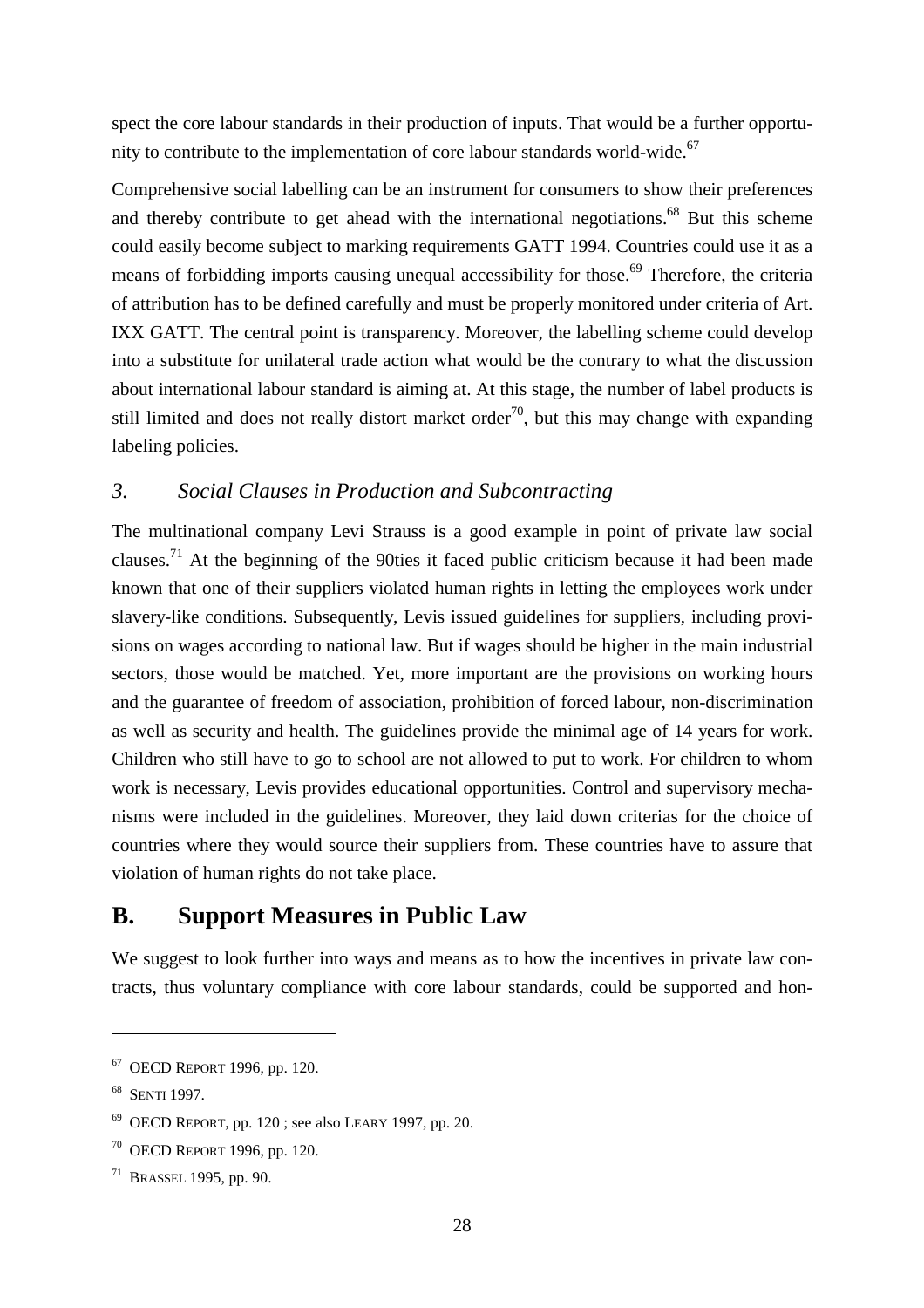oured by the rules of the WTO. It would seem important that these measures, unlike sanctions, imply some sort of burden sharing with countries undertaking efforts to bring about improvement of core labour standards. This could provide an answer to the persistent argument that capital formation of developed countries benefited from cheap labour at the time and that even core standards impair comparative advantages of cheap labour countries today. In some form or another, developed countries making claims to improve labour standards abroad need to contribute to this effort. What are possible mechanism available? How could ILO and WTO law support these efforts?

#### *1. Monitoring and Controlling and Labelling Practices*

Monitoring labelling programs could be an important role of ILO activities. Experience and work gained in ecological labelling should be made available to labour relations. In the WTO, labelling requirements need to be studied primarily in the context of Article IX GATT (marking). This is a field of possible broad cooperation between the two organisations. The purpose of common efforts would consist of assuring that consumers are correctly informed, that labels are being used properly, and that marking requirements do not amount to disguised barriers of trade.

#### *2. Tax breaks*

Compliance with labour standards may cause adjustment processes. Production is likely to become more expensive and less competitive on the market. It would be interesting to study the potential of temporary tax reliefs during that stage. Governments could grant such reliefs to local businesses, as much as foreign investment. Lasting tax breaks could be considered for compliance with voluntary standards exceeding core standards. It would be necessary to study the implications of WTO law to such schemes. While exemptions would be necessary for indirect taxation since tax reliefs amount to restrictions of national treatment and MFN, direct taxation has not been part of the rules, at least in the fields of goods. Matters are more complex in the field of services. Negotiations on core standards would need to look into these aspects.

#### *3. Tariff Incentives (other than GSP)*

Importing countries could support the promotion of core labour standards by granting tariff incentives for products observing labour standards. Additional costs of production could be levelled by granting lower or even zero tariffs for such products. While current unilateral GSP schemes allow for withdrawing of special rates if labour standards are violated, it could be envisaged to grant special tariff incentives upon positive demonstration of respect of labour standards for products not covered by GSP schemes, and make them available to all products. In the field of services, corresponding instruments would need to bring about improved mar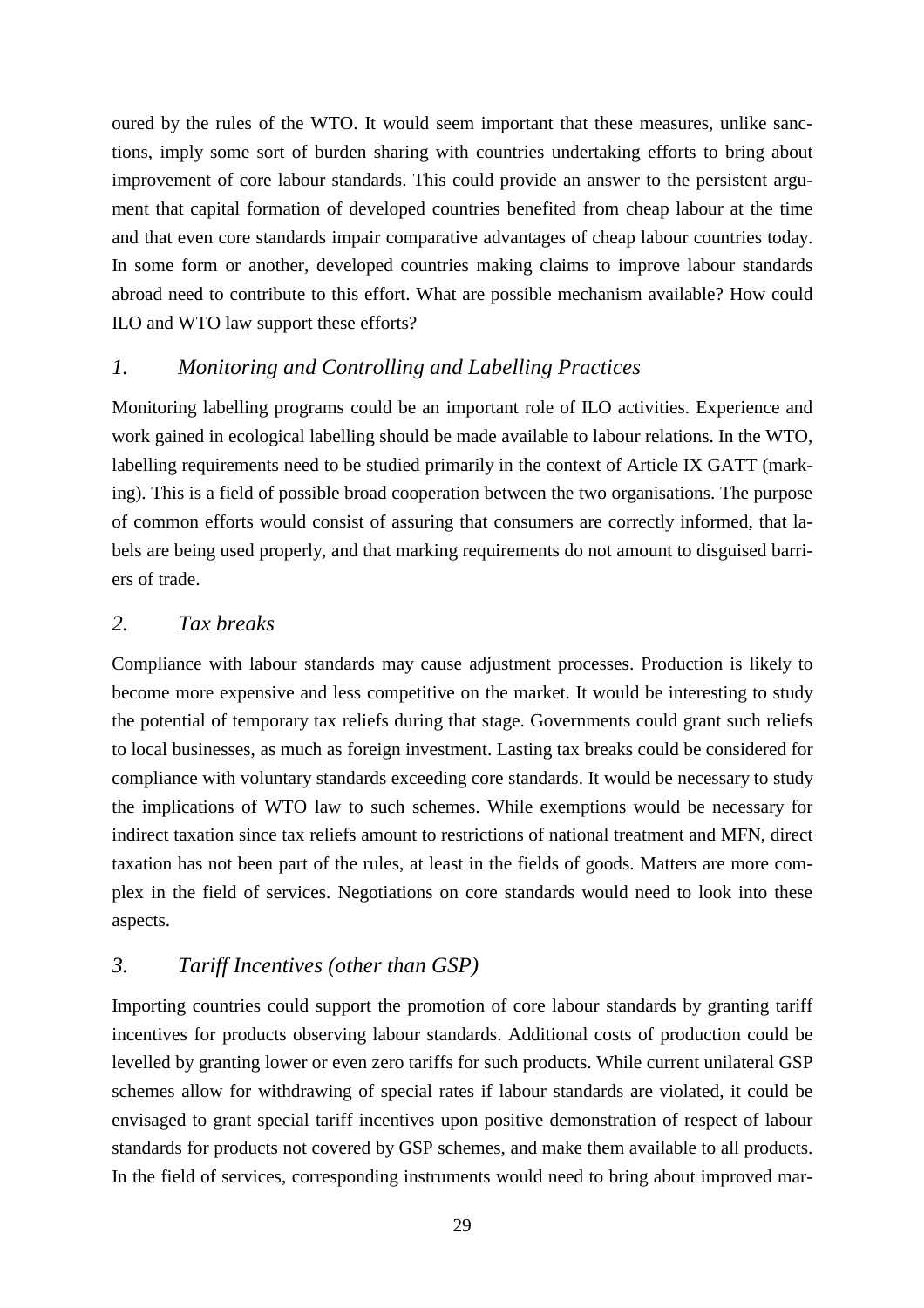ket access by means of special conditioning of national treatment in schedules of commitment. In all cases, the general idea consist of compensating for increased costs by making an indirect contribution (subsidy) on the part of developed, and possibly developing importing countries. Such subsidy consists in the granting of lower or zero tariffs and thereby in renouncing of possible fiscal income as a contribution to the development and implementation of labour standards abroad. Unlike GSP, such ideas could be worked out as multilateral commitments within an agreement on core labour standards. The implementation of the schemes should be a joint operation of ILO and WTO. While the former is responsible for monitoring the standards, the latter would assume the role of administrating multilateral tariff regulations.

## **V. Conclusions**

The preliminary exploration of linking labour standards, WTO rules and enforcement reveals potentials and limitations alike. Close cooperation between the ILO and the WTO could contribute to better implementation of core labour standards around the globe. Assuming that LDCs begin to perceive core standards as an instrument to improve relations with foreign and domestic investors and to reduce a race to the bottom, trade links can be developed in a fruitful manner. Given the structure and the tradition of WTO rights and obligations, we suggest that WTO dispute settlement, implementation and trade measures should be limited to product-related standards. WTO may serve as a tool to implement bans on exploitative forms of labour. It should not allow for general trade sanctions by which compliance with labour standards can be sought across the board. The WTO, in other words, offers limited possibilities to enforce general rights of association and bargaining, and of non-discrimination. These goals require broader policies. They need to be further studied in the context of investment policies and additional incentives which WTO may support, in particular in the field of tax regulation and tariffs.

Possible trade links of labour standards, however, also reveal that implementation and realisation will depend, and to a larger extent, on voluntary compliance at home. Trade policies can hardly reach domestic markets, and interests to pursue dispute settlement will be limited to exports. By no means may a trade link replace efforts to convince governments and employers around the world that respect for labour standards, education for children and fair wages are a precondition to development, prosperity, stability, competitiveness in a global economy, and social peace. Not all of the proposed core labour standards are fit for WTO implementation.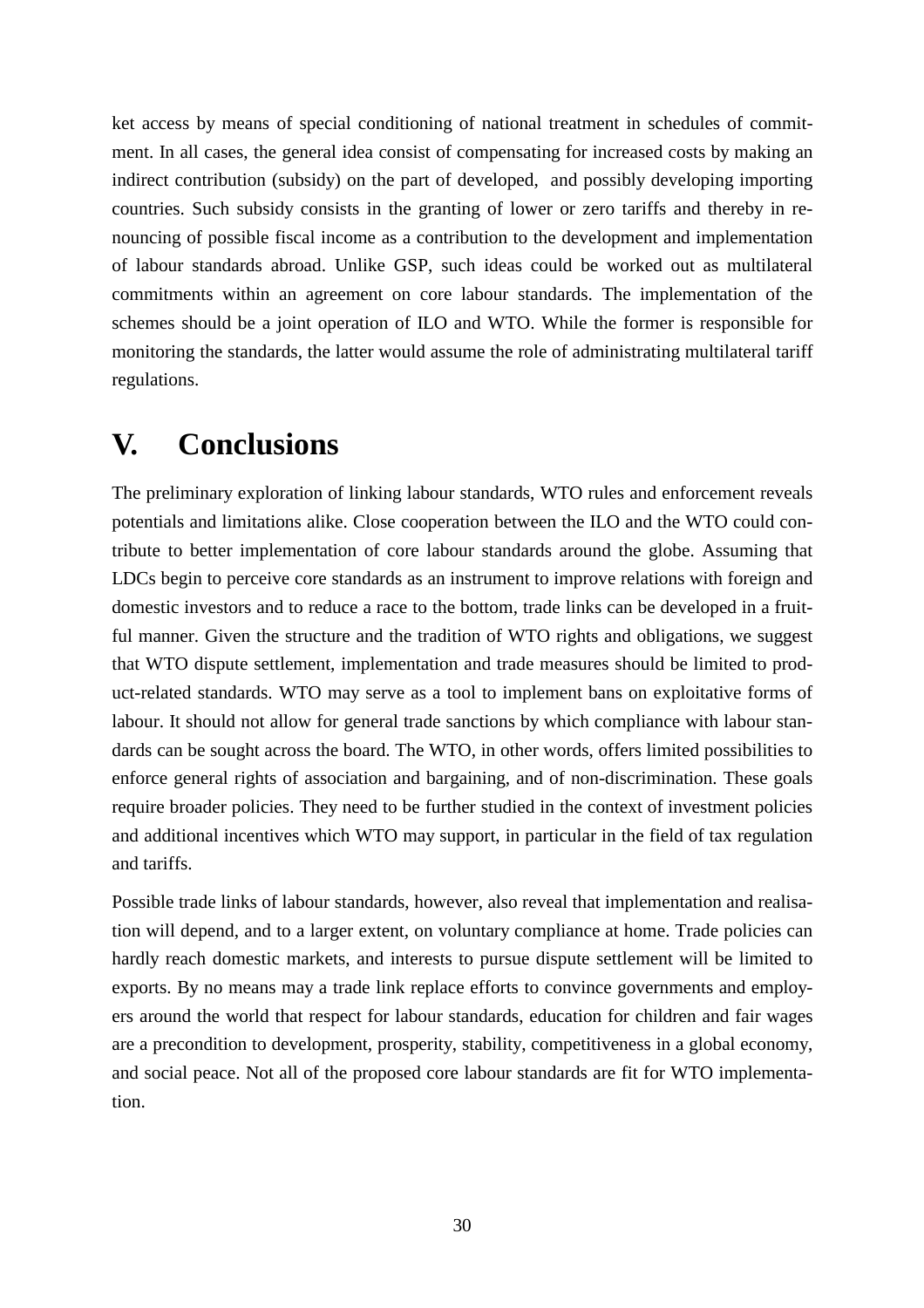## **Bibliography**

BLAKENEY, M. (1996): Trade Related Aspects of Intellectual Property Rights: A Concise Guide to the TRIPs Agreement, London.

BRASSEL, F. & WINDFUHR, M. (1995): *Welthandel und Menschenrechte*. Bonn.

CAMERON, J. & CAMPBELL, K. (1998): Dispute Resolution in the World Trade Organisation. London.

CHAMBOVEY, D. (1996): Das multilaterale Handelssystem und die Problematik der Arbeitsnormen. *Jahrbuch Schweiz-Dritte Welt,* no. 15, pp. 191-216.

CHARNOVITZ, S. (1986): Fair Labor Standards and International Trade. *Journal of World Trade Law*, vol. 20, no. 1, pp. 61-78.

CHARNOVITZ, S. (1987): The Influence of International Labour Standards on the World Trade Regime. A Historical Overview. *International Labour Review*, vol. 126, no. 5, pp. 565-584.

Commission Communication to the Council, COM (96)402 final, 24.07.1996, The Trading System and Internationally Recognized Labour Standards.

COTTIER, T. (1997): *Die Durchsetzung der Prinzipien und Beschlüsse der WTO: Das Streitbeilegungsverfahren und seine Auswirkungen*. In: Die Bedeutung der WTO für die europäische Wirtschaft. Referate des XXX. FIW-Symposiums. FIW-Schriftenreihe Heft 173. Köln et al., pp. 121-138.

COTTIER, T. (1992): Intellectual Property in Internationall Trade Law and Policy: The GATT Connection. *Aussenwirtschaft*, pp. 79-105.

COTTIER, T. (1996): *Das Abkommen über handelsrelevante Aspekte der Rechte an geistigem Eigentum (TRIPs).* In: Thürer/Kux (eds.): GATT 94 und die Welthandelsorganisation. Zürich, pp. 193-204.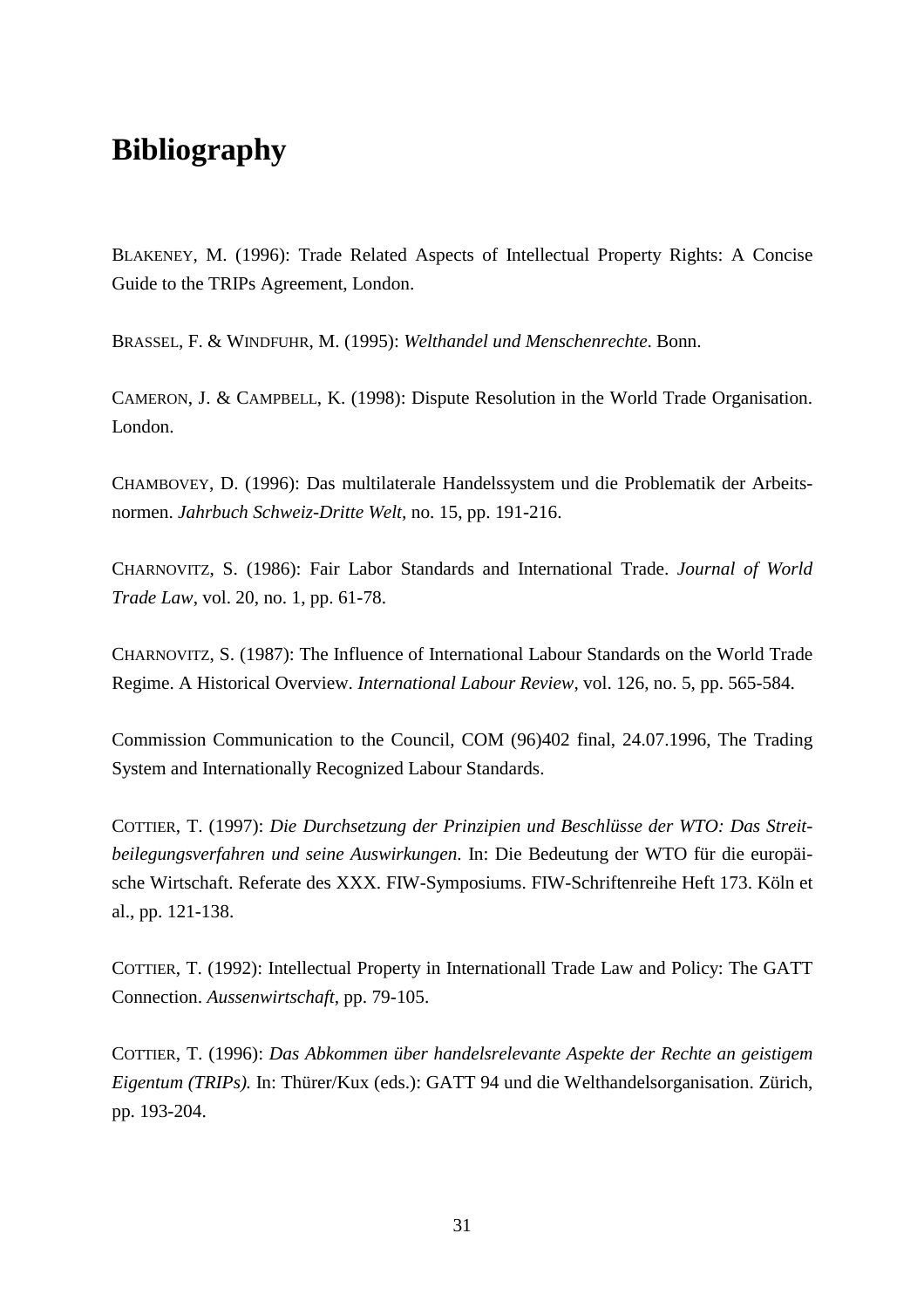COTTIER, T. (1998): Dispute Settlement in the World Trade Organization: Characteristics and Structural Implications for the European Union. *Common Market Law Review 35*: pp. 325- 378.

DE WET, E. (1995): Labor Standards in the Globalized Economy: The Inclusion of a Social Clause in the General Agreement On Tariff and Trade/World Trade Organisation, *Human Rights Quarterly*, vol. 17, no. 3, pp. 443-462.

EGGER, M. & SCHÜMPERLI, C. (1996): Umfrage zum Thema Sozialklausel bei NRO und Gewerkschaften des Südens. *Jahrbuch Schweiz-Dritte Welt*, no. 15, pp. 249-258.

EGLIN, R. (1997): Core Labour Standards and the WTO. *Comments 3 International Trade Law Review,* pp. 101-104.

FRENCH, J.D. (1994): *The Declaration of Philadelphia and the Global Social Charter of the United Nations, 1944-45.* In: SENGENBERGER, W. ET AL. (eds.): International Labour Standards and Economic Interdependence. Geneva, pp. 19-26.

HÉTHY, L. (1994): *International labour standards in Central and Eastern Europe.* In: Sengenberger, W. et al. (eds.): International Labour Standards and Economic Interdependence. Geneva, pp. 273-283.

JACKSON, J.H. (1998):Global Economics and International Economic Law. *Journal of International Economic Law,* vol. 1, no. 1, pp. 1-23.

KRETSCHMER, F. (1997): *Sicherung eines weltweiten Mindeststandards für geistiges Eigentum durch die WTO (TRIPs).* In: Die Bedeutung der WTO für die europäische Wirtschaft. Referate des XXX. FIW-Symposiums. FIW-Schriftenreihe Heft 173. Köln et al., pp. 49-66.

LANGILLE, B.A. (1997): Eight Ways to think about International Labour Standards*. Journal of World Trade*, vol. 31, no. 4, pp. 27-53.

LEARY, V.A. (1997): The WTO and the Social Clause: Post-Singapore*. European Journal of International Law,* pp. 118-122.

LEE, E. (1997): Globalization and Labour Standards: A Review of Issues. *International Labour Review, vol.* 136, no. 2, pp. 1-16.  $file://C|/download/lee97-2.htm$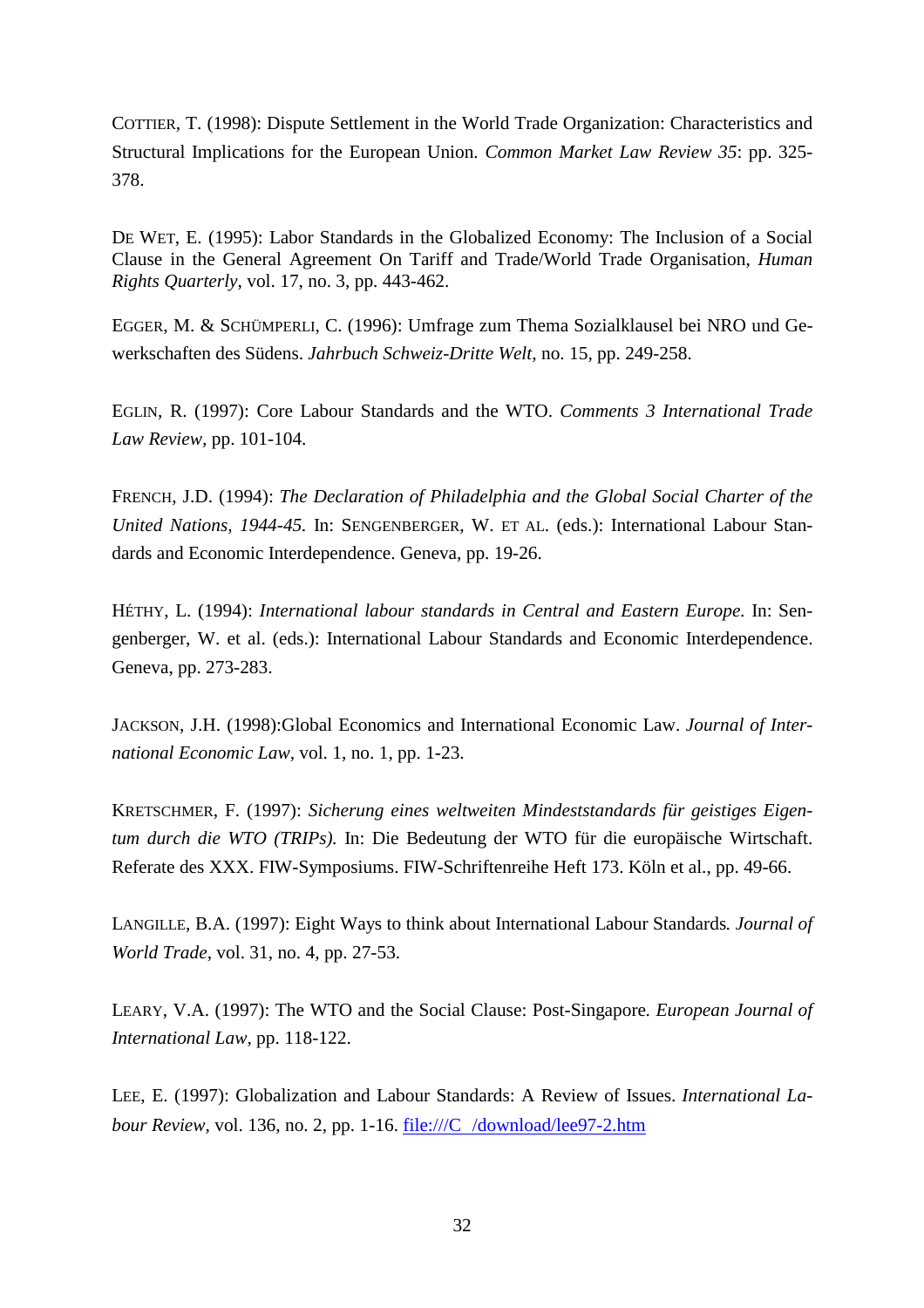MYRDAL, H.-G. (1994): *The ILO in the Cross-fire: Would it Survive the Social Clause?* In: SENGENBERGER, W. ET AL. (eds.): International Labour Standards and Economic Interdependence. Geneva, pp. 339-356.

OECD REPORT (1996): *Trade, Employment and Labour Standards. A Study of Core Workers' Rights and International Trade*. Paris.

OSIEKE, E. (1985): *Constitutional Law and Practice in the International Labour Organisation.* Dordrecht, Bosten, Lancaster.

OTTEN, A. (1997): The Benefits of Foreign Direct Investment, Symposium on the MAI, 20 October 1997, Cairo, Egypt. *http://www.oecd.org/daf/cmis/mai/otten1.htm*

PESCATORE P., DAVEY W.J., LOWENFELD A.(1995): *Handbook of WTO/GATT Dispute Settlement*. Irvington on Hudson N.Y (looseleaf).

PETERSMANN, E.U. (1997b): *The GATT/WTO Dispute Settlement System*. London.

PETERSMANN, E.U. (1997a): *International Trade Law and the GATT/WTO Dispute Settlement*. London, The Hague, Boston.

PETERSMANN, E.U. (1998): From the Hobbesian International Law of Coexistence to modern Integration Law: The WTO Dispute Settlement System. *Journal of International Economic Law*, vol. 1, no. 2, pp. 175-198.

SCHLÄPPI, E. (1997): *Menschenrechte in der bilateralen Entwicklungszusammenarbeit. Chancen und Grenzen aus völkerrechtlicher Sicht*. Baden-Baden.

SCHMUTZ CATTANEO, M. & BUSER, R. (1996): Erfahrungen der Max Havelaar-Stiftung beim Vertrieb von Produkten aus Entwicklungsländern. *Jahrbuch Schweiz-Dritte Welt,* no. 15, pp. 259-268.

SENTI, M. (1997): "Social labeling": Alternative zur Sozialklausel. Neue Wege zur Durchsetzung besserer Arbeitsbedingungen. *Neue Zürcher Zeitung,* no. 187, pp. 21, 15.08.1997.

STAEHELIN, A. (1997): *Das TRIPs-Abkommen, Immaterialgüterrechte im Licht der globalisierten Handelspolitik.* Bern.